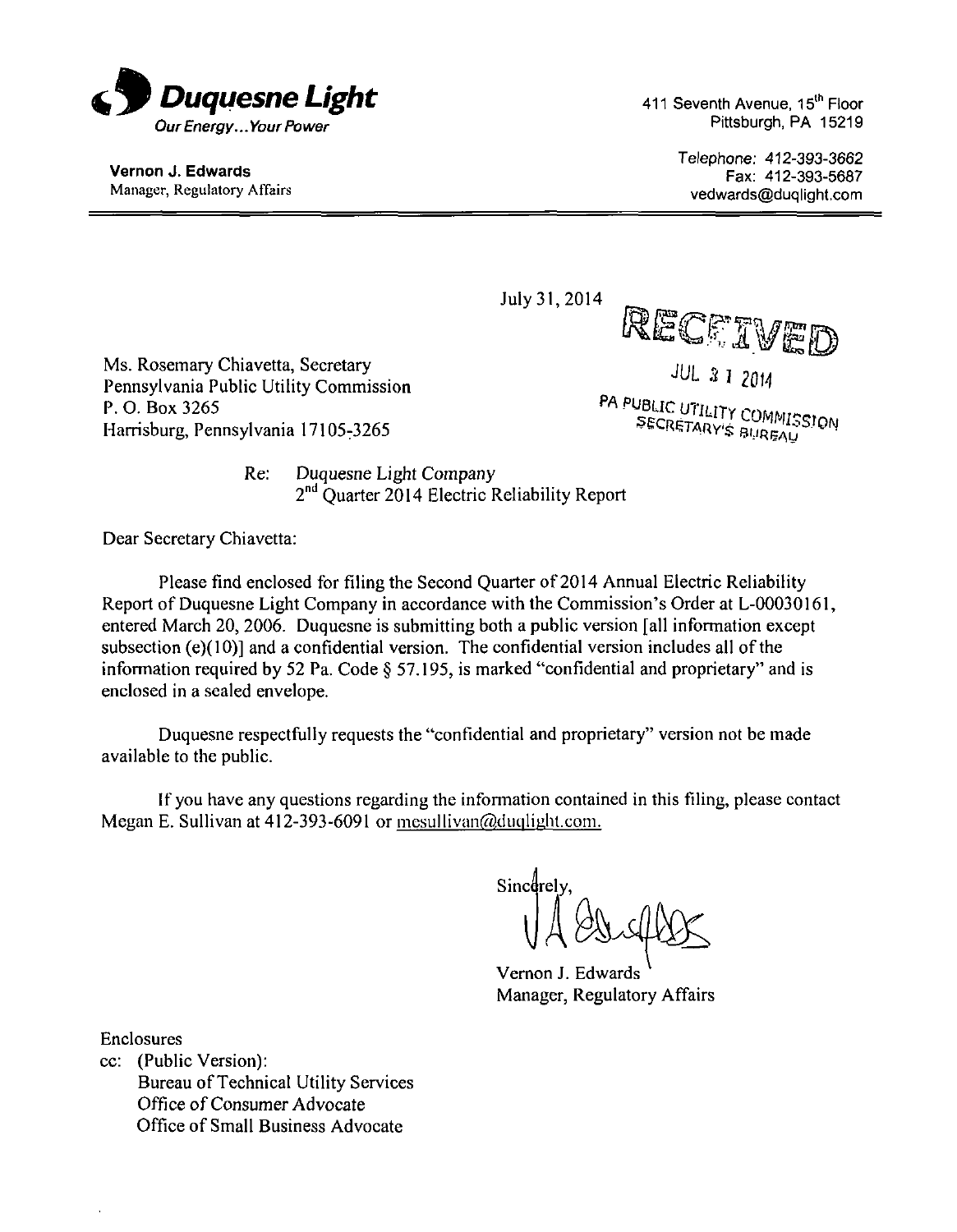



JUL 3 1 20H PA PUBLIC UTILITY COMMISSION SECRETARY'S BUREAU

# *Duquesne Light Company 2nd Quarter 2014 Electric Reliability Report to the*

*Pennsylvania Public Utility Commission* 

 $\bar{\rm{}}$ 

*July 31, 2014*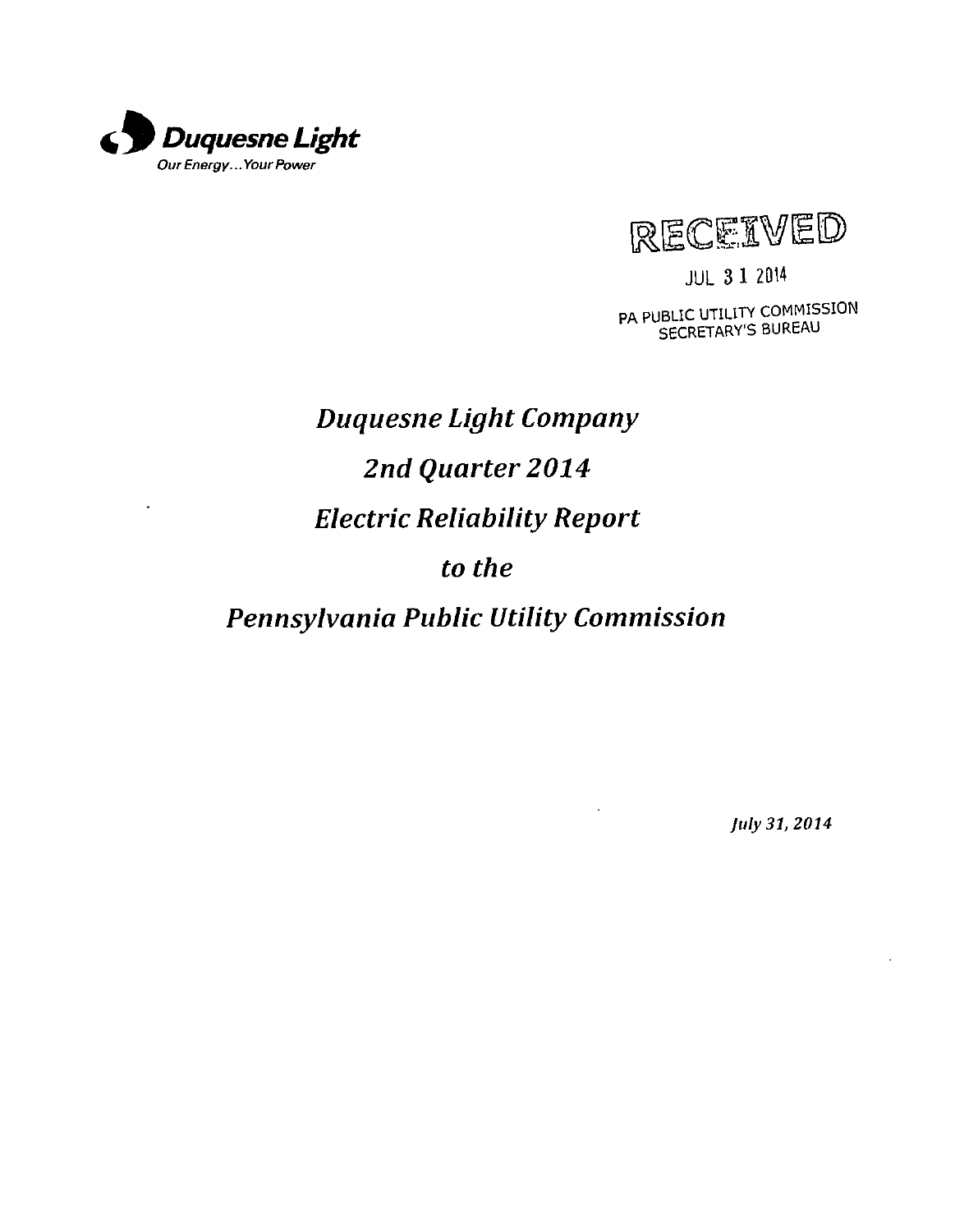## $L - 00030161$

#### **DUQUESNE LIGHT COMPANY Second Quarter 2014 - Electric Reliability Report**

**Filed July 31, 2014** 

#### **57.195 Reporting Requirements**

#### **(d)(2) The name, title, telephone number and e-mail address of the persons who have knowledge ofthe matters, and can respond to inquiries.**

Ken Kallis - Manager, Asset Management (412) 393-8613, kkallis@duqlight.com

Megan E. Sulllivan - Senior Manager, Regulatory Affairs (412)393-6091, mesullivan@duqlight.com

#### **(e)(1) A description of each major event that occurred during the preceding quarter,**  including the time and duration of the event, the number of customers affected, **the cause of the event and anv modified procedures adopted in order to avoid or minimize the impact of similar events in the future.**

No major events occurred in the second quarter of 2014.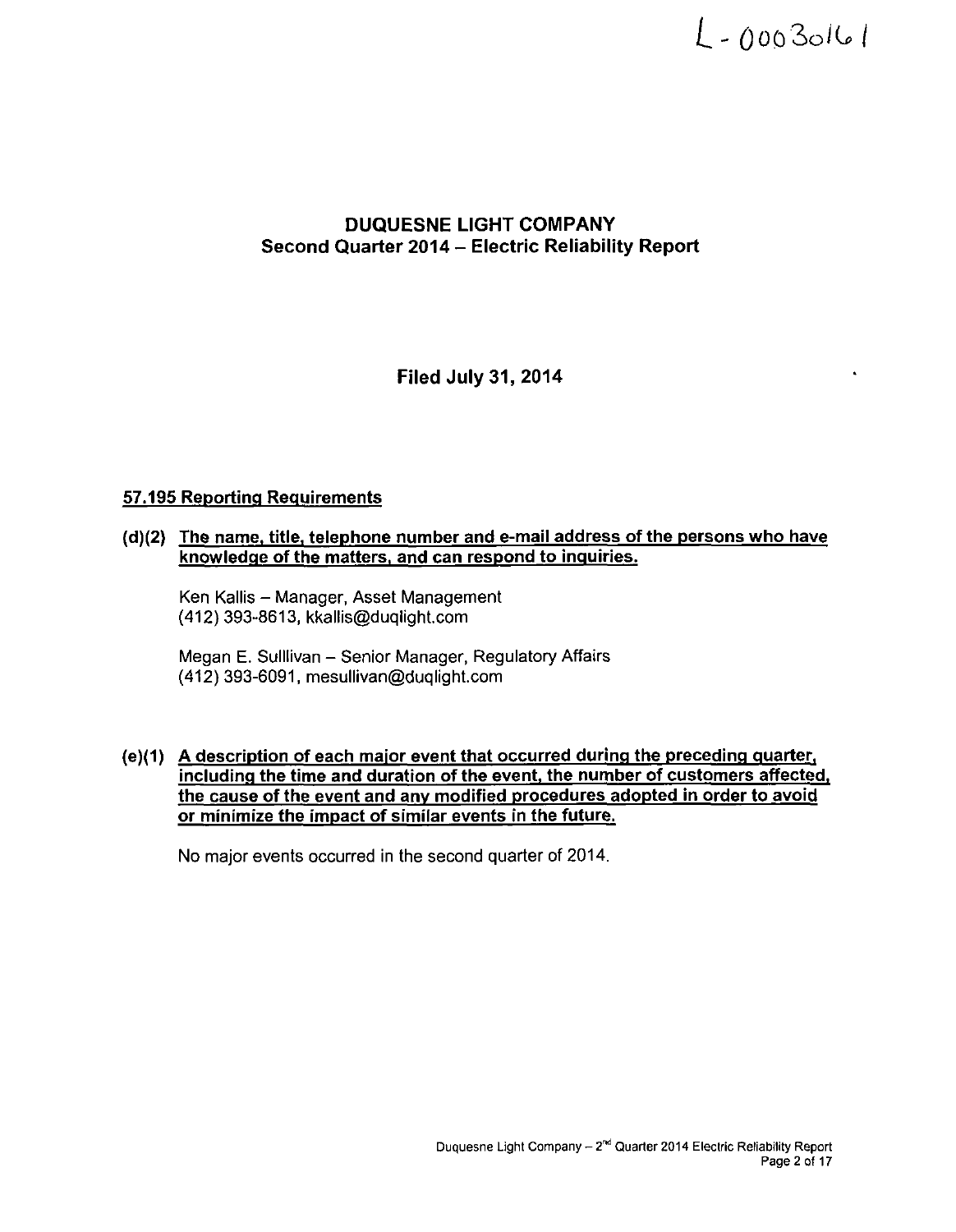**(e)(2) Rolling 12-month reliability index values (SAIFI, CAIDI, SAIDI. and if available. MAIFI) for the electric distribution company's service territory for the preceding quarter. The report shall include the data used in calculating the indices, namely the average number of customers served, the number of sustained customer interruptions, the number of customers affected, and the customer minutes of interruption. If MAIFI values are provided, the report shall also include the number of customer momentary interruptions.** 

#### **RELIABILITY BENCHMARKS AND STANDARDS Duquesne Light Company**

#### **System Performance Measures with Major Events Excluded**

| <b>Entire System</b>                                         |     |      |     |         |  |  |  |  |  |  |
|--------------------------------------------------------------|-----|------|-----|---------|--|--|--|--|--|--|
| <b>SAIFI</b><br><b>MAIFI</b><br><b>CAIDI</b><br><b>SAIDI</b> |     |      |     |         |  |  |  |  |  |  |
| <b>Benchmark</b>                                             | 126 | 1 17 | 108 | $\star$ |  |  |  |  |  |  |
| <b>12 Month Standard</b>                                     | 182 | 1.40 | 130 | ۰       |  |  |  |  |  |  |
| 2014 2Q (Rolling 12 mo)                                      | 72  | 0.65 | 111 | $\star$ |  |  |  |  |  |  |

**\* Sufficient information to calculate MAIFI is unavailable.** 

#### **Formulas used in calculating the indices**

| $SAIF =$  | (Total KVA interrupted) - (KVA impact of major events)<br><b>System Connected KVA</b>                |
|-----------|------------------------------------------------------------------------------------------------------|
| $SAIDI =$ | (Total KVA-minutes interrupted) - (KVA-minute impact of major events)<br><b>System Connected KVA</b> |
| $CAID =$  | SAIDI/SAIFI                                                                                          |
|           |                                                                                                      |

## **Data used in calculating the indices**

| Total KVA Interrupted for the Period<br>(Excluding July 10, 2013 Major Event) | 4.668.464 KVA                                                  |                         |
|-------------------------------------------------------------------------------|----------------------------------------------------------------|-------------------------|
| Total KVA-Minutes Interrupted:<br>(Excluding July 10, 2013 Major Event)       |                                                                | 520,974,457 KVA-Minutes |
| System Connected Load as of 6/30/14:                                          | 7,196,462 KVA                                                  |                         |
| July 10, 2013 Major Event:                                                    | 724,661 KVA<br>(10% of System Load)<br>178,805,024 KVA-Minutes |                         |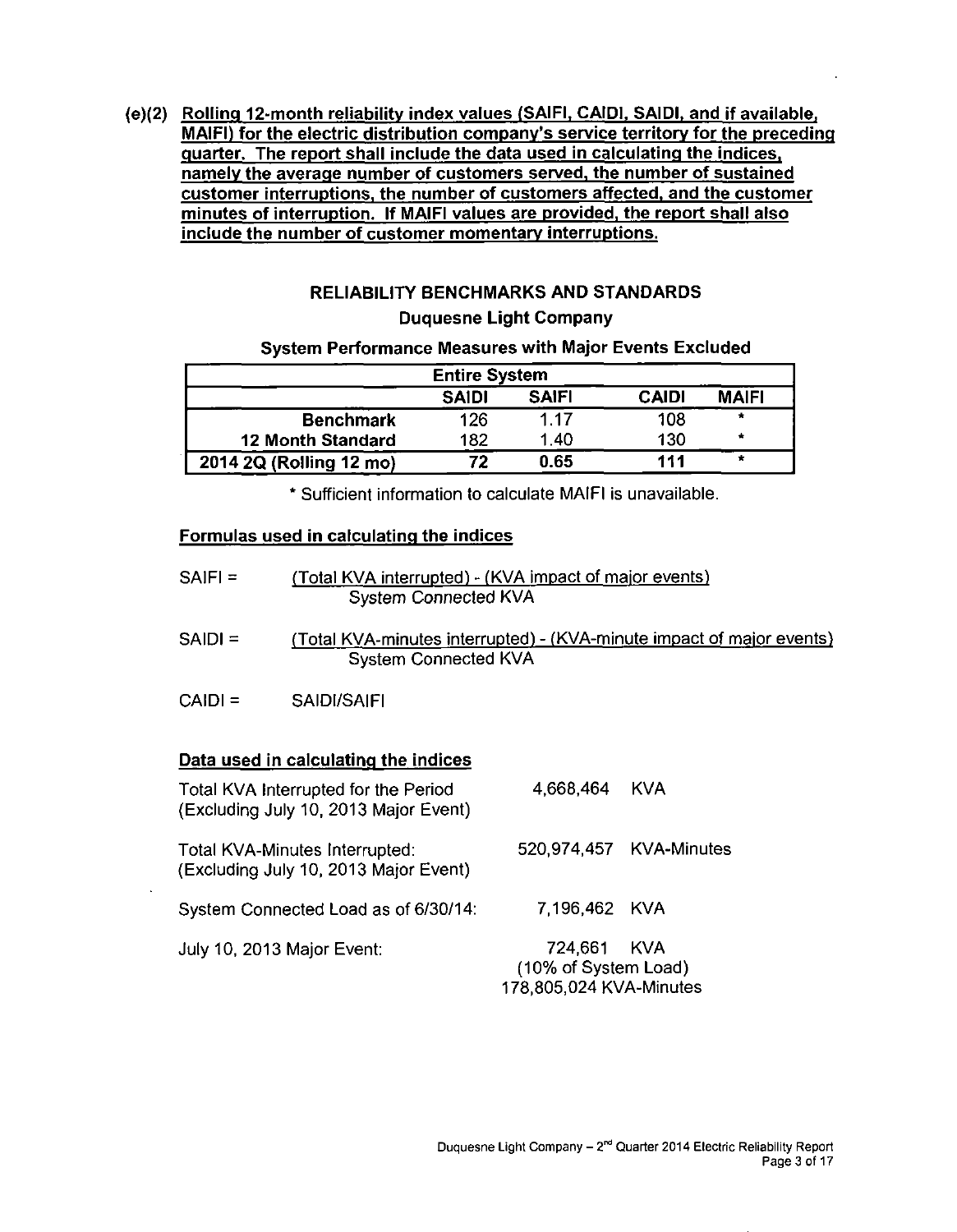**(e)(3) Rolling 12-month reliability index values (SAIFI. CAIDI. SAIDI. and if available, MAIFI) and other pertinent information such as customers served, number of interruptions, customer minutes interrupted, number of lockouts, and so forth, for the worst performing 5% of the circuits in the svstem. An explanation of how the electric distribution companv defines its worst performing circuits shall be included.** 

Circuits are evaluated based on a rolling twelve-month count of lockouts of protective devices (circuit breakers, sectionalizers and line reclosers). Circuits that experience four or more lockouts fora device in each quarterly rolling twelve-month period are identified and reported. Customer surveys show a significant drop in satisfaction when customers experience four or more interruptions in a year, and that threshold was therefore used as a basis for this evaluation method.

The list is ranked first by the number of lockouts, with a secondary sort based on the date of the most recent outage. This places a higher priority on circuits in each group experiencing problems more recently. Circuits that have not seen recent outages fail to a lower priority within the group, but remain on the list for monitoring.

Circuits that appear on the list for more than a year are targeted for remediation based on a review of outage records for root cause problems, field evaluations, and engineering analysis. Project scopes developed as a result of this analysis will be incorporated into the company's Work Plan for engineering, design and construction.

At the end of each quarter all circuits are reviewed to verify that past remediation efforts are working and to look for new reliability issues that may be developing. Serious new reliability problems are addressed immediately without waiting additional periods to collect information.

This analysis method provides for timely review of circuit performance by in-house staff and it adapts to the dynamic nature of Duquesne's distribution system. The threshold of four lockouts may produce a result greater or less than 5% of the total circuits in Duquesne's system. Reports will be issued on all circuits that violate the four-lockout threshold, even if the total is greater than 5% of the number of circuits on the system. If there are less than 5% of the circuits that violate the four-lockout threshold, then circuits with three lockouts that had the highest KVA-Minutes of outage time during the evaluation period will be added to get the list to 5% of the total circuits in the system.

See Attachment A for table of circuit reliability values and Service Centers associated with each circuit.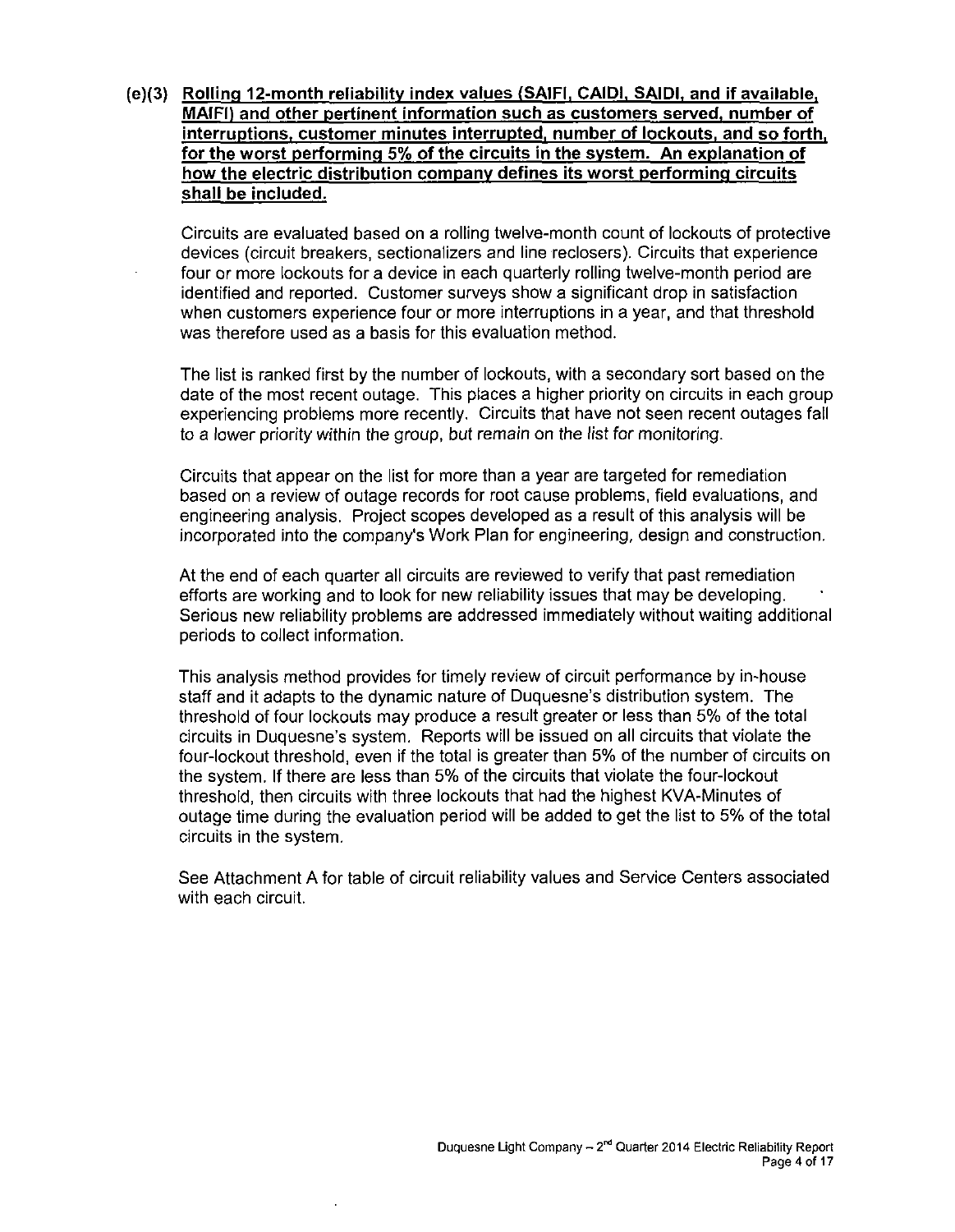#### **(e)(4) Specific remedial efforts taken and planned for the worst performing 5% ofthe circuits a s identified in paragraph (3).**

| Rank           | <b>Circuit</b> | Name              | <b>Service Center</b> | Remedial Actions Planned or Taken                                                                                                                                                                                                                                                                                                                                                                                                                                                                                                                                                                                                                                                                                                                                                                                                                                                                                                                                                                                                                                                                                                                                                                                                                                                       |
|----------------|----------------|-------------------|-----------------------|-----------------------------------------------------------------------------------------------------------------------------------------------------------------------------------------------------------------------------------------------------------------------------------------------------------------------------------------------------------------------------------------------------------------------------------------------------------------------------------------------------------------------------------------------------------------------------------------------------------------------------------------------------------------------------------------------------------------------------------------------------------------------------------------------------------------------------------------------------------------------------------------------------------------------------------------------------------------------------------------------------------------------------------------------------------------------------------------------------------------------------------------------------------------------------------------------------------------------------------------------------------------------------------------|
| 1              | 4237           | West End          | Preble                | Three outages occurred in June of 2014 on this West End circuit.<br>The first was due to a landslide which caused a tree to fall across all<br>three phases of the feeder locking out the substation breaker. The<br>second outage occurred when a motor vehicle accident locked out<br>the substation breaker, and the third outage occurred when primary<br>phase conductors were found wrapped together. Three earlier<br>outages occurred, two of which were due to tree fall-ins and the<br>other due to unknown causes. This West End circuit is part of<br>Vegetation Management's 2014 scheduled maintenance program<br>which was completed on June 25, 2014. A supervisor will review<br>the entire circuit during the third quarter of 2014 to identify any<br>potential issues.                                                                                                                                                                                                                                                                                                                                                                                                                                                                                              |
| $\overline{2}$ | 23716          | <b>Pine Creek</b> | Edison                | There were two outages in June of 2014. One occurred when<br>operators tied over a portion of another Pine Creek circuit that had a<br>pole failure which caused D23716's breaker to lock out. The second<br>outage was caused by a tree that fell across the feeder. Prior to<br>this, a circuit overload, a vehicle accident and an insulator failure<br>caused three earlier outages going back to 2013. The Company<br>plans to convert this circuit and a portion of an adjoining circuit to all<br>pulse-reclosing operation during the third quarter of 2014. This is<br>expected to improve fault protection, reduce breaker lockouts and<br>improve overall reliability on this circuit.                                                                                                                                                                                                                                                                                                                                                                                                                                                                                                                                                                                       |
| 3              | 4622           | Ardmore           | Penn Hills            | The Ardmore circuit experienced five outages over the past year.<br>Two were caused by breaker lockouts due to substation trouble and<br>the other three were caused by loss of supply during sub-<br>transmission circuit outages. The Company's Asset Management<br>Department is evaluating different redesigns or rebuild options for<br>Ardmore Substation to enhance its reliability. The Company<br>anticipates this evaluation to be completed by year end 2014. The<br>Company is also adding auto fault-clearing functionality to the sub-<br>transmission circuit feeding Ardmore to prevent future loss of supply<br>outages. This is also anticipated to be completed by the end of<br>2014.                                                                                                                                                                                                                                                                                                                                                                                                                                                                                                                                                                               |
| 4              | 4852           | Conway            | Raccoon               | The Conway circuit had a total of five outages during the last 12<br>months, three of which occurred second quarter of 2014. The most<br>recent outage was due to a storm when all three primary phases of<br>the feeder wrapped together and locked out the substation breaker.<br>The other two outages this quarter occurred when a cable failure on<br>the sub-transmission circuit caused a Loss of Supply outage to<br>Conway and when a tree fell into a feeder breaking off the top of a<br>pole which locked out the station breaker. The last two outages<br>occurred in 2013, one due to a cross arm failure and the other due<br>to a tree fall-in. The Company started to monitor this circuit last year<br>after the first two outages occurred. No underlying reliability issues<br>were found and the circuit's reliability improved during the fourth<br>quarter of 2013 and the first quarter of 2014. A supervisor will<br>review this entire circuit again during the third quarter of 2014 and<br>attempt to identify and repair any additional problems that could<br>result in future outages. Also, this circuit is part of Vegetation<br>Management's scheduled 2014 maintenance project which will be<br>completed by the end of the 4 <sup>th</sup> quarter. |

#### **Second Quarter 2014 Rolling 12 Month Circuit Data**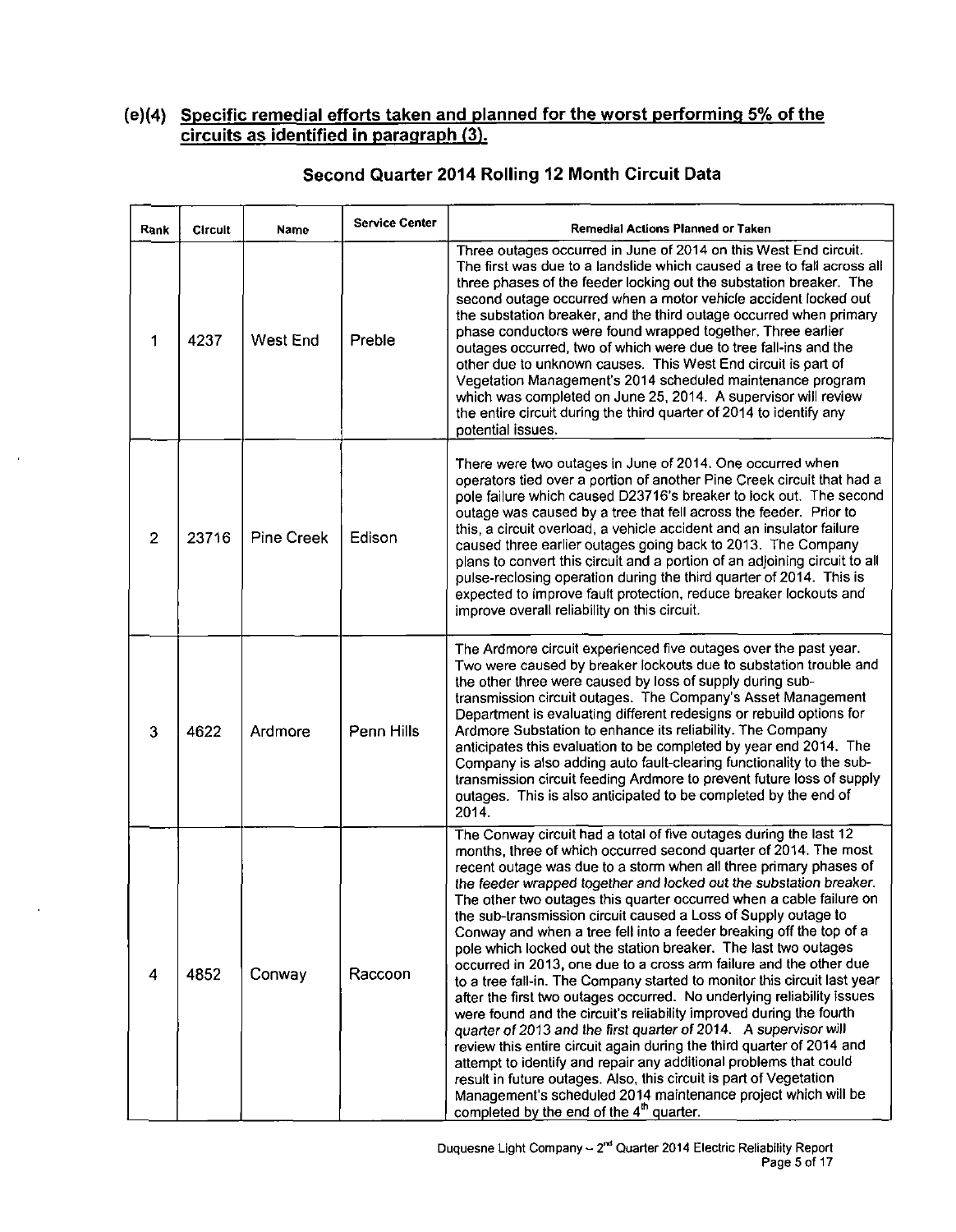| Rank           | <b>Circuit</b> | Name                       | <b>Service Center</b> | Remedial Actions Planned or Taken                                                                                                                                                                                                                                                                                                                                                                                                                                                                                                                                                                                                                                                                                                                                                                                                                                                                                                    |  |  |  |  |  |
|----------------|----------------|----------------------------|-----------------------|--------------------------------------------------------------------------------------------------------------------------------------------------------------------------------------------------------------------------------------------------------------------------------------------------------------------------------------------------------------------------------------------------------------------------------------------------------------------------------------------------------------------------------------------------------------------------------------------------------------------------------------------------------------------------------------------------------------------------------------------------------------------------------------------------------------------------------------------------------------------------------------------------------------------------------------|--|--|--|--|--|
| 5              | 23661          | Crescent                   | Raccoon               | This Crescent circuit has experienced four breaker lockouts over the<br>last 12 months. All four lockouts have been tree-related with two<br>occurring in 2013 and two during the second quarter of 2014.<br>Crescent Circuit D23661 is part of Vegetation Management's 2014<br>scheduled maintenance project which will be completed by the end<br>of the fourth quarter. In addition, Vegetation Management will review<br>the section of this circuit where recent problems have occurred. Any<br>vegetation conditions requiring immediate attention will be<br>addressed during the third quarter of 2014. This circuit was<br>converted to all pulse-reclosing operation in 2013 and all of its 3-<br>phase protection devices are automated to the Company's<br>Distribution Operations Center. Because of this, customers beyond<br>the first feeder section of this circuit have not experienced any<br>reliability issues. |  |  |  |  |  |
| 6              | 23701          | <b>North</b>               | Edison                | A tree fall-in caused a breaker lockout on the North circuit during the<br>second quarter of 2014. Previously there were no outages on this<br>circuit since the third quarter of 2013. There was no prior history of<br>any reliability issues before this. No underlying circuit problems<br>appear to be affecting reliability on this North circuit at this time. The<br>Company will continue to monitor performance.                                                                                                                                                                                                                                                                                                                                                                                                                                                                                                           |  |  |  |  |  |
| $\overline{7}$ | 22869          | Midland-<br>Cooks<br>Ferry | Raccoon               | This small portion of the Midland-Cooks Ferry Circuit experienced<br>one lockout in the second quarter of 2014 when a storm blew a<br>large tree across all three phases of the feeder. This section has<br>also locked out three other times over the past12 months. Two of<br>the three earlier outages were caused by tree fall-ins and the third<br>was due to a downstream tie device failure that caused a primary<br>fault. Four new advanced circuit reclosers were installed early<br>second quarter to add auto-fault clearing functionality to the sub-<br>transmission portion of the circuit. This will reduce Loss-of-Supply<br>outages to the distribution portion of this circuit which have caused<br>numerous outages in the past.                                                                                                                                                                                 |  |  |  |  |  |
| 8              | 4308           | East End                   | Penn Hills            | This circuit has had four breaker lockouts in the last 12 months.<br>Two of them occurred during the second quarter, one due to a storm<br>and another due to protective equipment mis-operation. Previous<br>outages were due to cable failures on the circuit, one during the first<br>quarter of 2014 and the other during the third quarter of 2013. The<br>Company has completed installing a normally open tie at the far end<br>of this circuit so that when breaker lockouts or other device outages<br>occur in the future, the fault can be isolated within a relatively small<br>area and customers can be picked-up from the other end. The<br>Company expects this to reduce outage duration for customers on<br>the circuit and improve their reliability. The circuit will continue to<br>be monitored to verify that performance improves.                                                                           |  |  |  |  |  |
| 9              | 23950          | Wilkinsburg                | Penn Hills            | Wilkinsburg substation has experienced four lockouts over the last<br>12 months with two during the second quarter of 2014. One was<br>due to a lightning strike that burnt down 'B' phase primary conductor<br>and locked out the breaker and the other due to a storm. The two<br>previous outages occurred during the second and third quarter of<br>2013 due to a storm and a tree fall-in. The potential upgrade to be<br>performed at Ardmore substation and work that has just been<br>completed at Long, Eastwood and Sandy Creek Substations are<br>expected to also improve reliability at Wilkinsburg as these<br>substations are all interconnected through the sub-transmission<br>network. Reliability on this circuit is expected to improve during the<br>third quarter of 2014.                                                                                                                                     |  |  |  |  |  |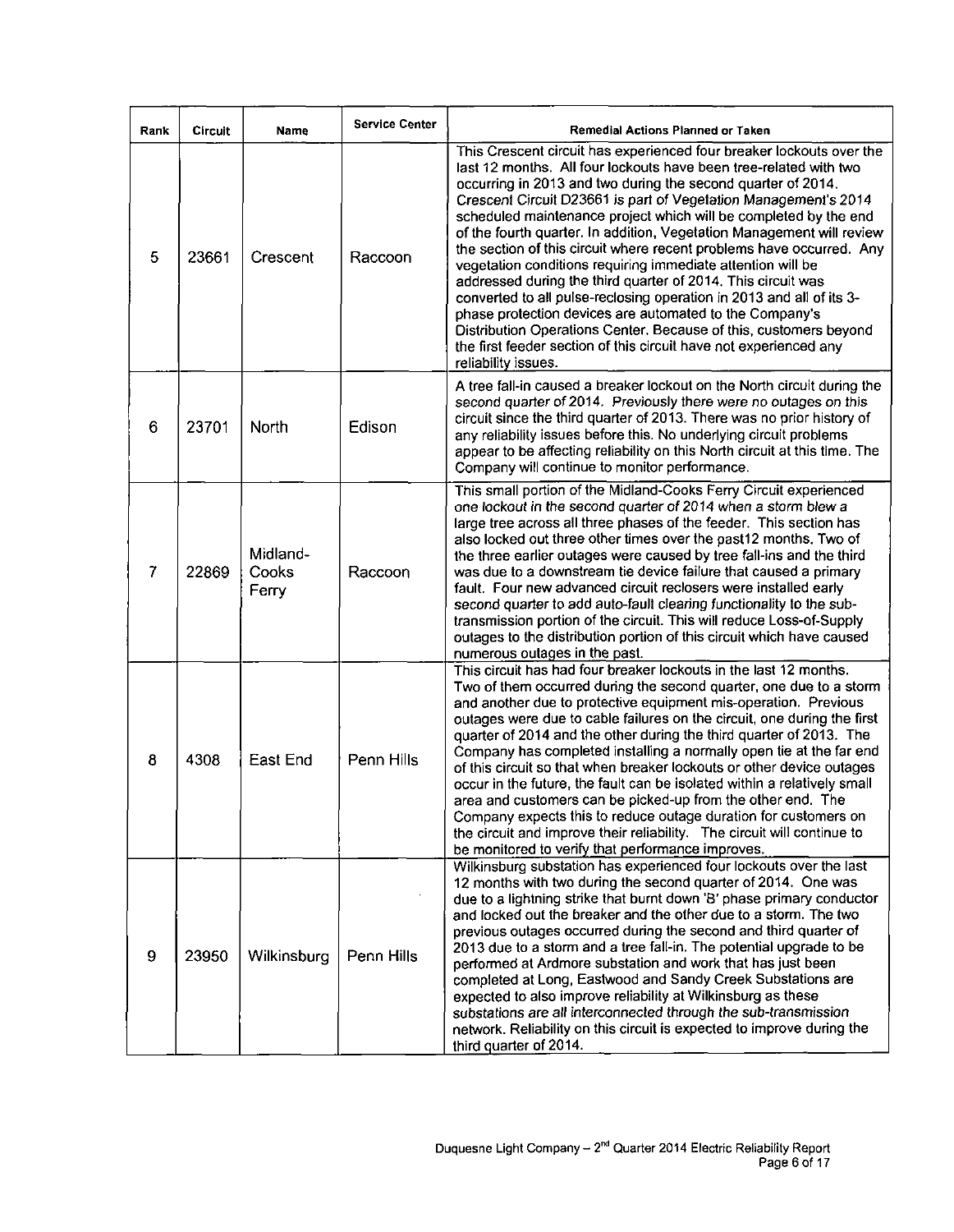| Rank | Circuit | Name              | <b>Service Center</b> | Remedial Actions Planned or Taken                                                                                                                                                                                                                                                                                                                                                                                                                                                                                                                                                                                                                                                                                                                                                                                                                                                                                                                                                                                                                                                                                                                                   |
|------|---------|-------------------|-----------------------|---------------------------------------------------------------------------------------------------------------------------------------------------------------------------------------------------------------------------------------------------------------------------------------------------------------------------------------------------------------------------------------------------------------------------------------------------------------------------------------------------------------------------------------------------------------------------------------------------------------------------------------------------------------------------------------------------------------------------------------------------------------------------------------------------------------------------------------------------------------------------------------------------------------------------------------------------------------------------------------------------------------------------------------------------------------------------------------------------------------------------------------------------------------------|
| 10   | 23681   | Woodville         | Preble                | All four outages on this Woodville circuit occurred in 2014 within a<br>relatively small area of the total circuit. Three of these were in the<br>first quarter and one in the second quarter of 2014. All four of the<br>outages were caused by trees falling into the feeder. The<br>Company's Vegetation Management Department will review the<br>sites where these four outages occurred, looking for any vegetation<br>conditions that require immediate attention. Any such problems<br>found will be corrected in the third quarter of 2014. During 2013,<br>this Woodville circuit had no reliability issues.                                                                                                                                                                                                                                                                                                                                                                                                                                                                                                                                               |
| 11   | 23871   | Mt. Nebo          | Raccoon               | One feeder device on the Mt. Nebo circuit has had four lockouts<br>during the last 12 months, two in 2013 and two in 2014, affecting<br>about 35% of the customers on this circuit. The most recent outage<br>occurred in June when a tree fell across A-Phase primary pulling the<br>conductor down and breaking a crossarm. The other outage in 2013<br>was during a storm when the device locked out and crews found<br>three-phase primary down. In 2013 the same device locked out<br>twice due to tree damage during a storm, once in October and then<br>again in November. This circuit runs through heavily wooded and<br>hilly areas that require close monitoring. In an effort to reduce tree-<br>related outages, the Company's Vegetation Management<br>Department has initiated the mitigation of identified hazard trees on<br>this circuit which will be fully completed by the end of the third<br>quarter of 2014. This is expected to improve reliability on the entire<br>circuit.                                                                                                                                                             |
| 12   | 23640   | Midland           | Raccoon               | This Midland circuit has experienced three tree-related outages over<br>the last twelve months which caused an advanced circuit recloser to<br>lockout each time. The latest outage was in June when a tree fell<br>into the feeder. An outage in April was also due to a tree fall-in<br>locking out both the recloser and the substation Breaker. The third<br>outage occurred in September of 2013 also due to a tree fall-in.<br>During 2013, this circuit was part of Vegetation Management's<br>Scheduled Vegetation Maintenance Program which was completed<br>in the fourth quarter of 2013. In addition, the Vegetation<br>Management department investigates the majority of all tree-related<br>outages that occur on non-storm days and addresses any conditions<br>requiring immediate attention. The Engineering Department also<br>inspected the feeder on this circuit during the second quarter of<br>2014 to identify and correct any hot spots or other problems that<br>might lead to future outages. It is anticipated that Midland circuit<br>customers will see an improvement in reliability during the 3 <sup>rd</sup><br>Quarter of 2014. |
| 13   | 23705   | North             | Edison                | The Company has been closely monitoring the reliability of this<br>North circuit during the last three quarters and it has been<br>improving. Three substation Breaker outages occurred during the<br>last four quarters, with only one in 2014. All three outages were<br>tree-related. During the second quarter, the Company added All-<br>Pulse Reclosing Operation to a portion of the circuit. Reliability is<br>expected to continue improving.                                                                                                                                                                                                                                                                                                                                                                                                                                                                                                                                                                                                                                                                                                              |
| 14   | 23713   | <b>Pine Creek</b> | Edison                | This Pine Creek circuit has had three substation Breaker Lockouts<br>over the last twelve months. The most recent outage was in<br>January of 2014 when a tree fell across the primary feeder. The<br>other two outages occurred in 2013, one in October due to an<br>insulator failure causing the 'B' phase conductor to short and the<br>other in July due to storms. This Pine Creek circuit is targeted to be<br>converted to All Pulse-Reclosing Operation in late 2014 which<br>should improve its reliability.                                                                                                                                                                                                                                                                                                                                                                                                                                                                                                                                                                                                                                              |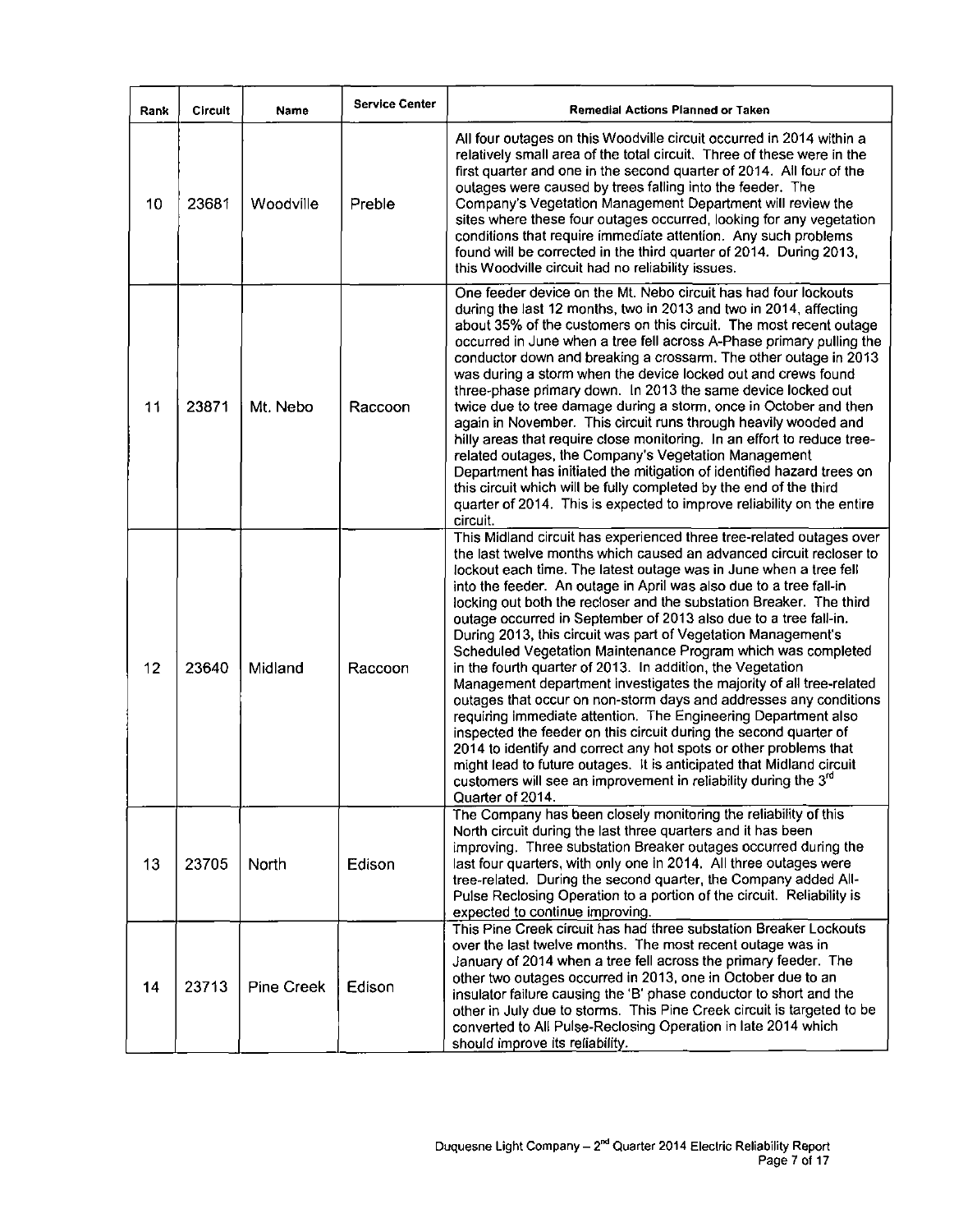| Rank | Circuit | Name           | <b>Service Center</b> | Remedial Actions Planned or Taken                                                                                                                                                                                                                                                                                                                                                                                                                                                                                                                                                                                                                                                                                                                                                                                                                                                                                     |
|------|---------|----------------|-----------------------|-----------------------------------------------------------------------------------------------------------------------------------------------------------------------------------------------------------------------------------------------------------------------------------------------------------------------------------------------------------------------------------------------------------------------------------------------------------------------------------------------------------------------------------------------------------------------------------------------------------------------------------------------------------------------------------------------------------------------------------------------------------------------------------------------------------------------------------------------------------------------------------------------------------------------|
| 15   | 4264    | Grant          | Preble                | This Grant circuit had excellent reliability during all of 2013 but<br>experienced three substation Breaker Lockouts in the first quarter of<br>2014. The cause of the first outage in February could not be<br>determined but the second outage occurred just four days later due to a<br>cable failure. The third outage occurred in March and was also due to a<br>cable failure in the same area. The portion of the circuit with the cable<br>problem was permanently rerouted at that time and reliability has<br>improved. No additional reliability problems are expected.                                                                                                                                                                                                                                                                                                                                    |
| 16   | 4639    | Monroeville    | <b>Penn Hills</b>     | This Monroeville circuit had excellent reliability during all of 2013, but<br>had three substation Breaker outages during the first and second<br>quarters of 2014. The first outage occurred in March but no trouble was<br>found and the circuit restored normally. However, the next day the<br>cable feeder failed causing the second outage. The cable was repaired<br>and the circuit was restored. The third outage occurred in June due to<br>a failure on a sub-transmission circuit which caused the breaker to<br>lockout again. No underlying reliability problems exist on this circuit but<br>the Asset Management Department will continue to monitor its<br>performance to ensure this continues.                                                                                                                                                                                                     |
| 17   | 4066    | Schenley       | Penn Hills            | This Schenley circuit had excellent reliability during all of 2013 and<br>during the first quarter of 2014, but experienced three substation<br>Breaker lockouts in May of 2014. All three of the outages were the<br>result of breaker mis-operations that were initially thought to be<br>temporary faults. Since the last outage, the breaker problem was<br>corrected and reliability has improved. No additional reliability problems<br>are expected.                                                                                                                                                                                                                                                                                                                                                                                                                                                           |
| 18   | 4154    | Long           | Penn Hills            | Only one 11-minute outage occurred on the Long circuits during the<br>second quarter of 2014 when a sub-transmission outage affected the<br>area during a storm. Reliability has improved on these circuits since<br>the Company installed two advanced circuit reclosers on the sub-<br>transmission circuit feeding Long Substation, one on each side of the<br>substation. These advanced circuit reclosers, which were installed                                                                                                                                                                                                                                                                                                                                                                                                                                                                                  |
| 19   | 4155    | Long           | Penn Hills            | during the first quarter of 2014, automatically isolate a fault on the sub-<br>transmission circuit to one side of the substation and keep the Long<br>circuits powered from the other side. During the first two quarters of<br>2014, the number of customer outages on the two Long circuits<br>dropped by nearly 50% compared to the same two quarters in 2013.<br>The Company's Asset Management Department will continue<br>monitoring.                                                                                                                                                                                                                                                                                                                                                                                                                                                                          |
| 20   | 4517    | Sandy<br>Creek | Penn Hills            | No new breaker outages occurred at Sandy Creek or on the sub-<br>transmission circuit that runs through and powers Sandy Creek<br>Substation since the third quarter of 2013. The Company installed two<br>advanced circuit reclosers on this sub-transmission circuit, one on each<br>side of the substation. These advanced circuit reclosers, which were<br>installed during the first quarter of 2014, automatically isolate a fault on<br>the sub-transmission circuit to just one side of the substation keeping<br>Sandy Creek in power from the other side. Compared to the first two<br>quarters of 2013, Sandy Creek customer outages this year have<br>decreased by a factor of 10 and customer outage-minutes have<br>decreased by a factor of 3.                                                                                                                                                         |
| 21   | 23691   | B.I.           | Preble                | Reliability on the Brunot Island circuit has improved since the first<br>quarter of 2014 when the Company first began monitoring performance<br>on one branch of this circuit. The number of lockouts on this part of the<br>circuit has dropped from three to two for the last 12 month period<br>covered in this quarter's report. These outages occurred in 2013, one<br>in July due to a storm and the other in August due to a tree fall-in. No<br>new outages have affected this portion of the circuit since then.<br>There were also two outages on another branch of this circuit that<br>occurred during the second quarter. This branch serves different<br>customers from those listed above. Both were due to tree fall-ins on<br>the circuit feeder. This circuit is part of Vegetation Management's<br>scheduled 2014 maintenance project which will be completed by the<br>end of the fourth quarter. |

Duquesne Light Company -- 2<sup>na</sup> Quarter 2014 Electric Reliability Report Page 8 of 17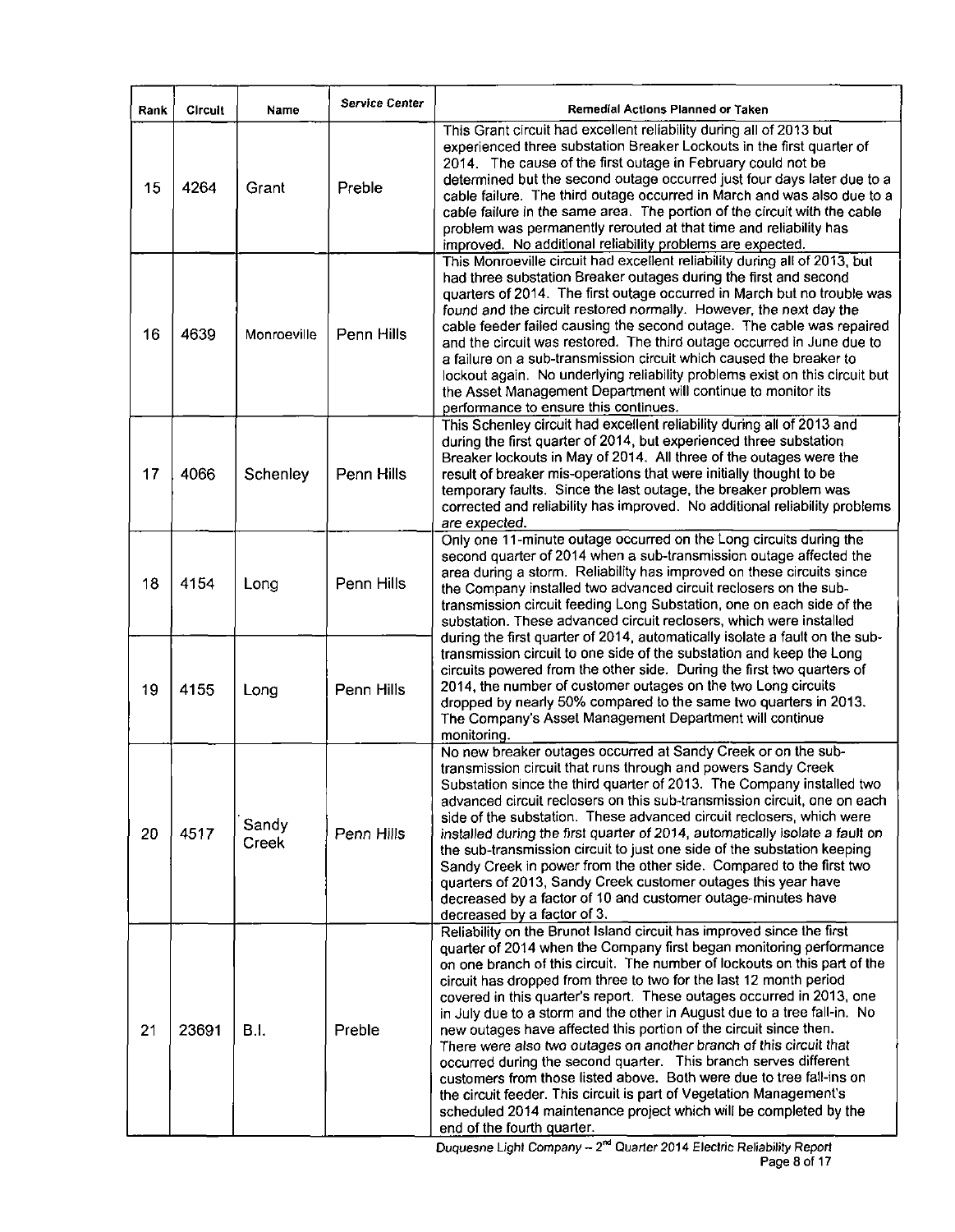(e){5) A rolling 12-month breakdown and analysis of outage causes during the preceding quarter, including the number and percentage of service outages, the number of customers interrupted, and customer interruption minutes categorized bv outage cause such as eguipment failure, animal contact, tree related, and so forth. Proposed solutions to identified service problems shall be reported.

| <b>CAUSE</b>              | NO. OF<br><b>OUTAGES</b> | <b>OUTAGE</b><br><b>PERCENTAGE</b> | <b>KVA</b><br><b>TOTAL</b> | <b>KVA</b><br><b>PERCENTAGE</b> | <b>KVA-MINUTE</b><br><b>TOTAL</b> | <b>KVA-MINUTE</b><br><b>PERCENTAGE</b> |
|---------------------------|--------------------------|------------------------------------|----------------------------|---------------------------------|-----------------------------------|----------------------------------------|
| <b>Storms</b>             | 499                      | 17%                                | 709,979                    | 15%                             | 106,726,459                       | 20%                                    |
| Trees (Contact)           | 27                       | 1%                                 | 23,735                     | 1%                              | 1,151,011                         | 1%                                     |
| <b>Trees (Falling)</b>    | 715                      | 25%                                | 1,216,766                  | 26%                             | 172,210,627                       | 33%                                    |
| <b>Equipment Failures</b> | 801                      | 28%                                | 1,384,426                  | 30%                             | 153,460,542                       | 29%                                    |
| Overloads                 | 180                      | 6%                                 | 189,827                    | 4%                              | 15,233,873                        | 3%                                     |
| <b>Vehicles</b>           | 137                      | 5%                                 | 301,096                    | 6%                              | 28,910,970                        | 6%                                     |
| Other                     | 518                      | 18%                                | 842,635                    | 18%                             | 43,280,975                        | 8%                                     |
| <b>TOTALS</b>             | 2,877                    | 100%                               | 4,668,464                  | 100%                            | 520,974,457                       | 100%                                   |

July 1, 2013 through June 30, 2014- One PUC Major Event Exclusion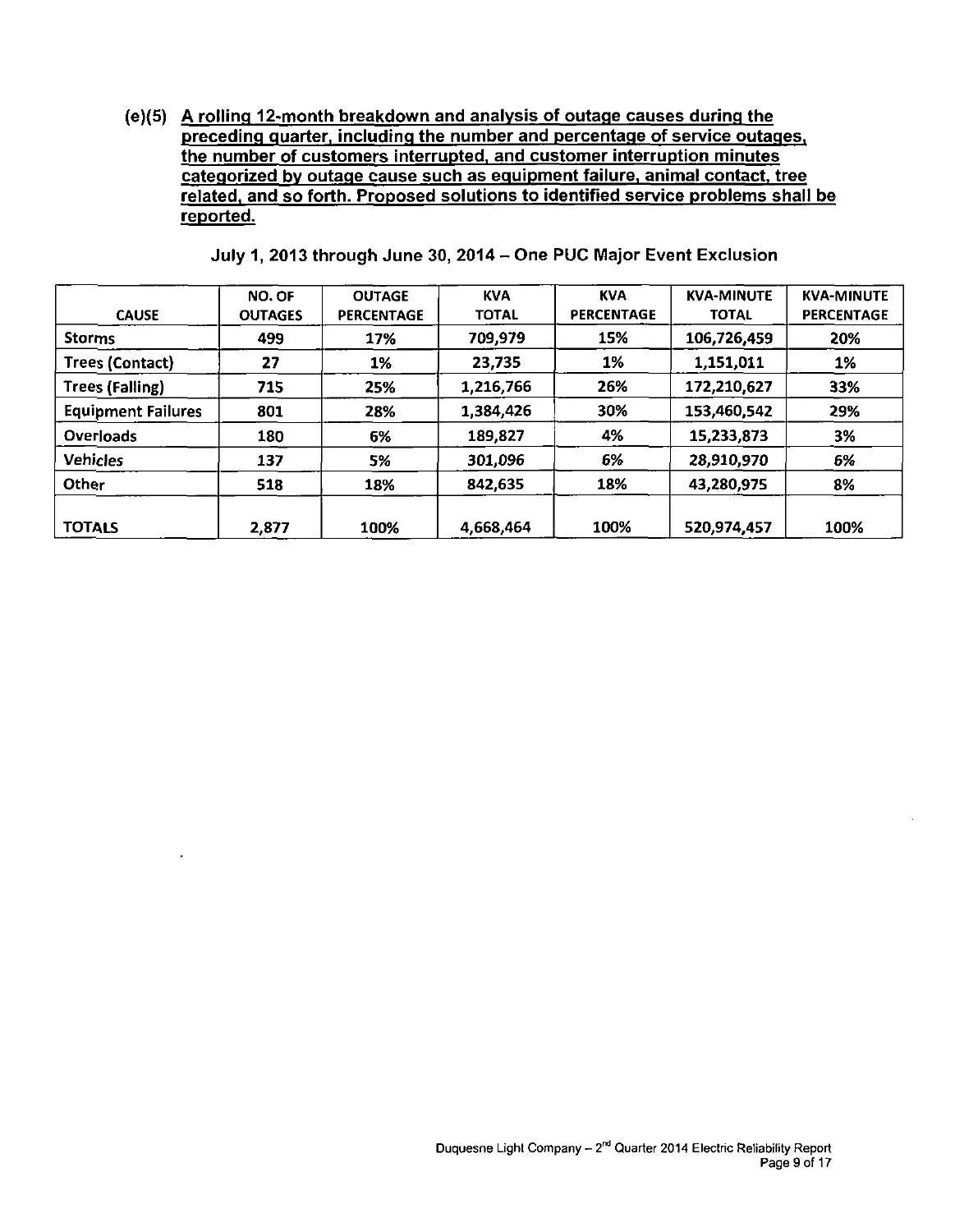#### **(e)(6) Quarterly and year-to-date information on progress toward meeting transmission and distribution inspection and maintenance goals/ objectives.**

 $\bar{\mathcal{A}}$ 

| 2014 Transmission and Distribution Goals and Objectives                  |                               |                                 |                          |                     |                                        |                               |
|--------------------------------------------------------------------------|-------------------------------|---------------------------------|--------------------------|---------------------|----------------------------------------|-------------------------------|
| Program<br>Project                                                       | <b>Unit of</b><br>Measurement | <b>Target</b><br>for<br>2014 2Q | Actual<br>for<br>2014 2Q | Percent<br>Complete | <b>Targets for</b><br><b>Year 2014</b> | <b>Actual YTD</b><br>for 2014 |
| <b>Communications Goals</b>                                              |                               |                                 |                          |                     |                                        |                               |
| Communication Battery Maintenance                                        | <b>Batteries</b>              | 24                              | 26                       | 108%                | 96                                     | 52                            |
| <b>Overhead Distribution Goals</b>                                       |                               |                                 |                          |                     |                                        |                               |
| Recloser Inspections                                                     | <b>Circuits</b>               | 34                              | 33                       | 97%                 | 133                                    | 81                            |
| Pole Inspections                                                         | Poles                         | 6,635                           | 3,261                    | 49%                 | 17,690                                 | 3.261                         |
| OH Line Inspections                                                      | Circuits                      | 34                              | 33                       | 97%                 | 133                                    | 81                            |
| OH Transformer Inspections                                               | Círcuits                      | 34                              | 33                       | 97%                 | 133                                    | 81                            |
| Padmount & Below Grade Inspections                                       | Circuits                      | 24                              | 3                        | 13%                 | 83                                     | 38                            |
| <b>Overhead Transmission Goals</b>                                       |                               |                                 |                          |                     |                                        |                               |
| Helicopter Inspections                                                   | Number of Structures          | 500                             | 570                      | 114%                | 500                                    | 570                           |
| Ground Inspections                                                       | Number of Structures          | 350                             | 162                      | 46%                 | 350                                    | 162                           |
| <b>Substations Goals</b>                                                 |                               |                                 |                          |                     |                                        |                               |
| Circuit Breaker Maintenance                                              | Breakers                      | 195                             | 106                      | 54%                 | 715                                    | 301                           |
| Station Transformer Maintenance                                          | Transformers                  | 39                              | 54                       | 138%                | 67                                     | 56                            |
| Station Battery Maintenance                                              | <b>Batteries</b>              | 245                             | 244                      | 100%                | 980                                    | 489.                          |
| Station Relay Maintenance                                                | Relays                        | 180                             | 109                      | 61%                 | 710                                    | 147                           |
| Station Inspections                                                      | <b>Sites</b>                  | 525                             | 522                      | 99%                 | 2.100                                  | 1.044                         |
| <b>Underground Distribution Goals</b>                                    |                               |                                 |                          |                     |                                        |                               |
| Manhole Inspections                                                      | Manholes                      | 275                             | 221                      | 80%                 | 700                                    | 513                           |
| Major Network Inspections (Prot Relay)                                   | <b>Network Protectors</b>     | 25                              | 16                       | 64%                 | 92                                     | 46                            |
| Minor Network Visual Inspection<br><u>(Tran</u> sformer/Protector/Vault) | <b>Network Transformers</b>   | 165                             | 167                      | 101%                | 573                                    | 411                           |
| <b>Underground Transmission Goals</b>                                    |                               |                                 |                          |                     |                                        |                               |
| Pressurization and Cathodic                                              |                               |                                 |                          |                     |                                        |                               |
| Protection Plant Inspection                                              | Work Packages                 | 13                              | 13                       | 100%                | 52                                     | 26.                           |
| <b>Vegetation Management Goals</b>                                       |                               |                                 |                          |                     |                                        |                               |
| Overhead Line Clearance                                                  | <b>Circuit Overhead Miles</b> | 330                             | 339                      | 103%                | 1,300                                  | 498                           |
|                                                                          | <b>Total Units</b>            | 9,627                           | 5,912                    | 61%                 | 26,407                                 | 7,857                         |

 $\hat{\mathcal{A}}$ 

ł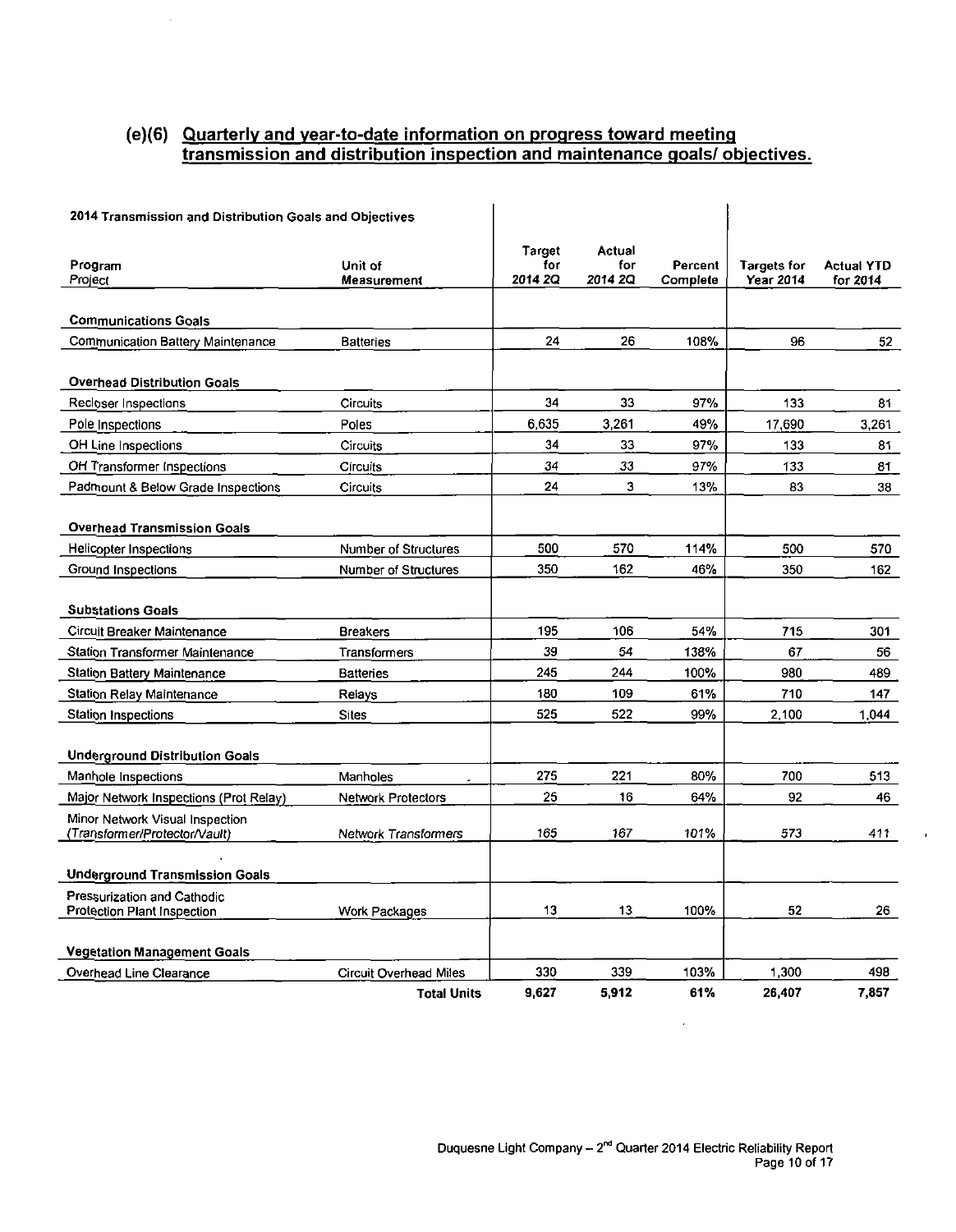#### (e)(7) Quarterly and year-to-date information on budgeted versus actual transmission and distribution operation and maintenance expenditures in total and detailed by the EDC's own functional account code or FERC account code as available.

#### For the Three Months Ended June 30, 2014 (Quarter-to-date) Favorable/ (Unfavorable)

|                     | Customer<br>Care                                                         | External<br><b>Affairs</b> | <b>Human</b><br><b>Resources</b> | Operations/<br>Operation<br><b>Services</b> | <b>Technology</b> | General<br>Corporate* | Total      |
|---------------------|--------------------------------------------------------------------------|----------------------------|----------------------------------|---------------------------------------------|-------------------|-----------------------|------------|
| <b>Total Actual</b> | 11,821,260                                                               | 2,592,348                  | 2.930.147                        | 13,903,652                                  | 7,026,469         | 11,817,864            | 50.091,868 |
| <b>Total Budget</b> | 10.016.860                                                               | 3.122,907                  | 3.123.335                        | 17,394,923                                  | 8,956,667         | 11,140,037            | 53.754.729 |
| Variance            | (1,804,400)                                                              | 530,559                    | 193,188                          | 3,491,271                                   | 1,930,198         | (677, 827)            | 3,662,861  |
|                     | *Includes Finance, Office of Conoral Counsel and Sopier Management Costs |                            |                                  |                                             |                   |                       |            |

includes Finance, Office of General Counsel and Senior Management Costs

O&M underspend forthe three months ended June 30, 2014 is attributable to open positions primarily within the customer care, operations and technology functions, favorable outside services expenses primarily related to the timing of spend and lower than budgeted spending on certain surcharge programs. These favorable variances are being partially offset by unfavorable bad debt expense realized within the three months ended June 30, 2014.

#### For the Six Months Ended June 30,2014 (Year-to-date) Favorable/ (Unfavorable)

|                                                                          | Customer<br>Care | External<br><b>Affairs</b> | Human<br><b>Resources</b> | Operations/<br>Operation<br>Services | Technology | General<br>Corporate* | Total       |
|--------------------------------------------------------------------------|------------------|----------------------------|---------------------------|--------------------------------------|------------|-----------------------|-------------|
| <b>Total Actual</b>                                                      | 19,573,332       | 5,199,748                  | 6,318,725                 | 26,536,522                           | 13,461,593 | 24,867,209            | 95,957,129  |
| <b>Total Budget</b>                                                      | 24.355.986       | 5.950,496                  | 6.438.202                 | 33,157,552                           | 17,344,484 | 23,689,376            | 110,936,096 |
| Variance                                                                 | 4,782,654        | 750.748                    | 119.477                   | 6,621,030                            | 3,882,891  | (1, 177, 833)         | 14,978,967  |
| *Includes Einance, Office of Coneral Counsel and Sepier Management Costs |                  |                            |                           |                                      |            |                       |             |

'Includes Finance, Office of General Counsel and Senior Management Costs

O&M underspend for the six months ended June 30, 2014 is attributable to open positions primarily within the customer care, operations and technology functions, favorable bad debt expense, favorable outside services expenses primarily related to the timing of spend and lower than budgeted year to date spend on certain surcharge programs.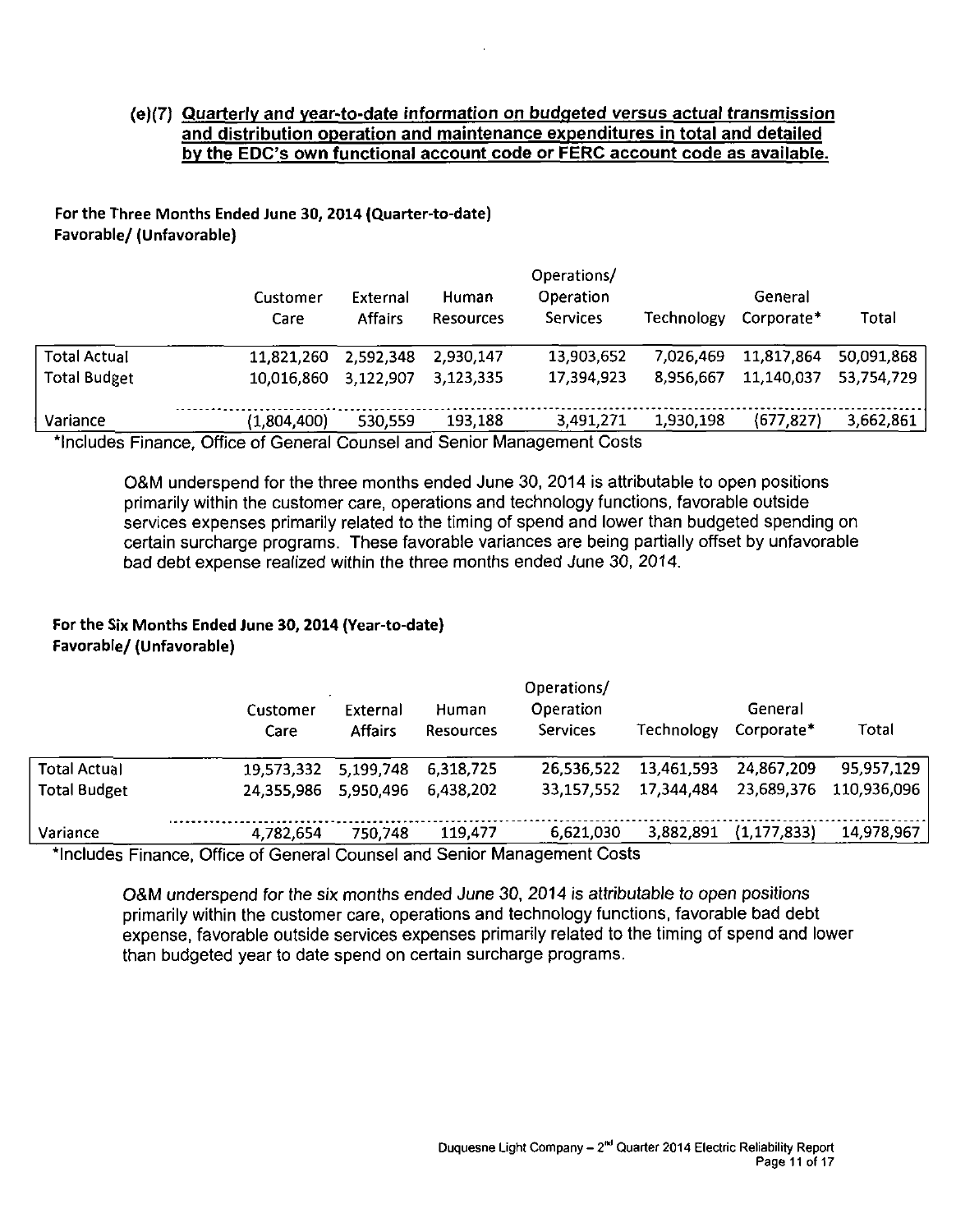#### **(e)(8) Quarterly and year-to-date information on budgeted versus actual transmission and distribution capital expenditures in total and detailed bv the EDC's own functional account code or FERC account code as available.**

#### For the Three Months Ended June 30, 2014 (Quarter-to-date) Favorable/ (Unfavorable)

|                     | External<br>Customer<br><b>Affairs</b><br>Care |   | Operations/<br><b>Human</b><br><b>Operation Services</b><br>Resources |            | Technology | Total         |            |
|---------------------|------------------------------------------------|---|-----------------------------------------------------------------------|------------|------------|---------------|------------|
| <b>Total Actual</b> | 593,337                                        | 0 | 3,049,244                                                             | 31,089,676 | 14.225.023 | 9,432,194     | 58,389,474 |
| <b>Total Budget</b> | 895,534                                        | 0 | 2,963,719                                                             | 34,759,363 | 13,272,730 | 7,266,273     | 59,157,619 |
| Variance            | 302,197                                        |   | (85, 525)                                                             | 3,669,687  | (952, 293) | (2, 165, 921) | 768,145    |

Includes Finance, Office of General Counsel and Senior Management Costs

Capital underspend for the three months ended June 30, 2014 is attributable to lower storm restoration spend than budgeted and the timing of various projects.

#### **For the Six Months Ended June 30,2014 (Year-to-date) Favorable/ (Unfavorable)**

| Customer  | External       | Human     | Operations/ |            | General                   |              |
|-----------|----------------|-----------|-------------|------------|---------------------------|--------------|
| Care      | <b>Affairs</b> |           |             | Technology | Corporate*                | <b>Total</b> |
| 1,124,685 | 77             | 5,302,641 | 57,900.983  | 30,129,232 | 20,259,746                | 114,717,364  |
| 1,740,274 | 0              | 5,812,900 | 68.960.565  | 29,774,544 | 14,532,188                | 120,820,471  |
| 615.589   | (77)           | 510.259   | 11,059,582  | (354, 688) | (5,727,558)               | 6,103,107    |
|           |                |           |             | Resources  | <b>Operation Services</b> |              |

^Includes Finance, Office of General Counsel and Senior Management Costs

Capital underspend for the six months ended June 30, is attributable to lower storm restoration spend than budgeted and the timing of various projects.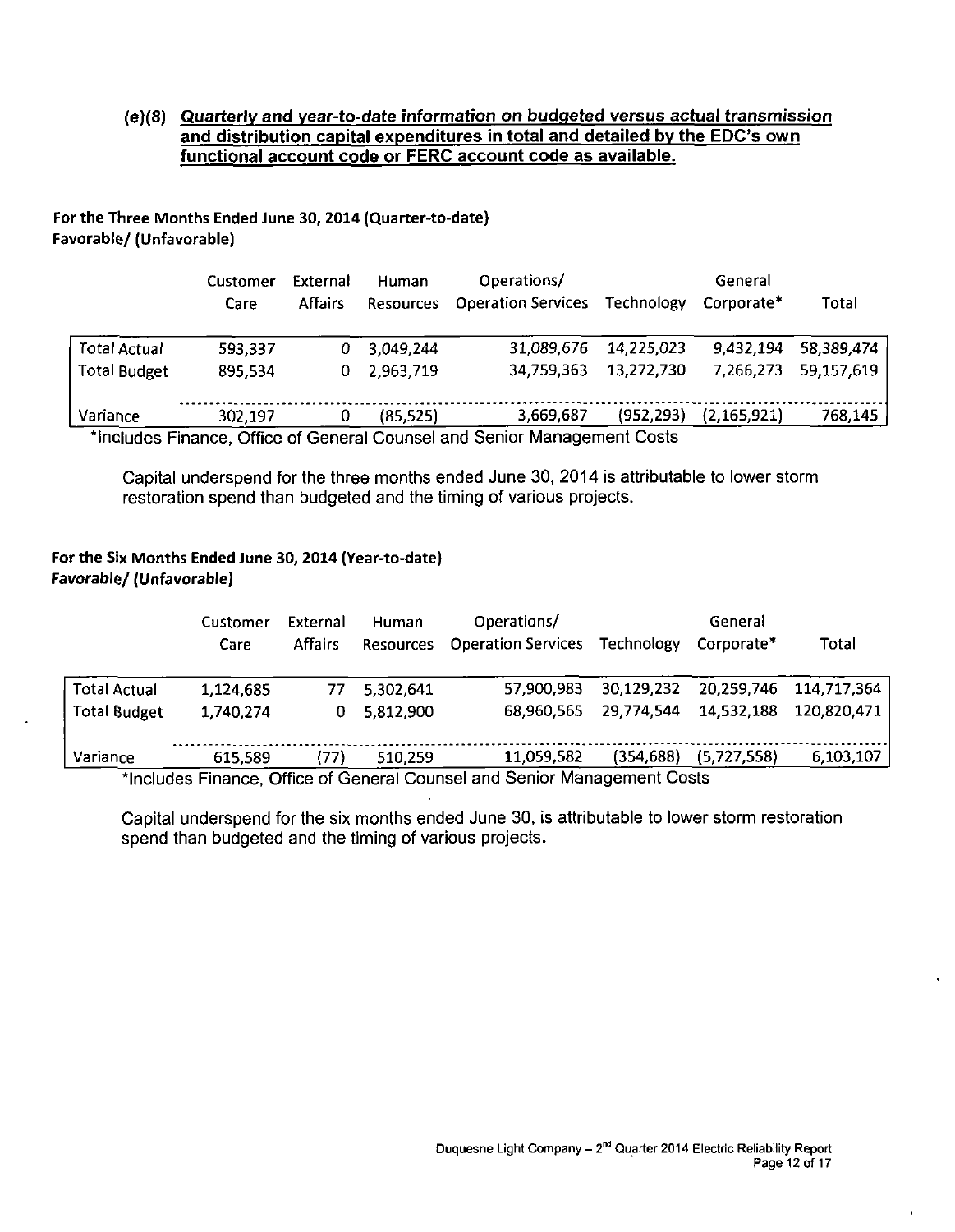#### **(e)(9) Dedicated staffing levels for transmission and distribution operation and maintenance at the end of the quarter, in total and by specific category (e.g. linemen, technician, and electrician).**

 $\ddot{\phantom{1}}$ 

 $\hat{\mathcal{A}}$ 

| 9                       | Electronic Technician             | Telecom                      |
|-------------------------|-----------------------------------|------------------------------|
| 11                      | Sr. Electronic Tech               |                              |
| $\overline{\mathbf{c}}$ | Apprentice Splicer/Trouble Tech   |                              |
| 3                       | Telecom Splicer/Trouble           |                              |
| 25                      | Total                             |                              |
| 19                      | <b>Electrical Equipment Tech</b>  | Substation                   |
| 26                      | Protection & Control Tech         |                              |
| 9                       | Sr. Elec. Equipment Tech          |                              |
| 4                       | <b>Rigger Specialist</b>          |                              |
| 1                       | <b>Rigger Crew Leader</b>         |                              |
| 0                       | Shop Mechanic 2 Rigger            |                              |
|                         | <b>Yard Group Leader</b>          |                              |
| 63                      | <b>Total</b>                      |                              |
| 10                      | Apprentice UG Splicer             | Underground                  |
| 9                       | <b>UG Inspector</b>               |                              |
| 18                      | Journey UG Splicer                |                              |
| $\overline{7}$          | Sr. UG Splicer                    |                              |
|                         | <b>UG Cable Tester/Installer</b>  |                              |
|                         | Sr. UG Mechanic                   |                              |
| 12                      | Network Operator                  |                              |
| 58                      | Total                             |                              |
| 63                      | Apprentice T&D                    | Overhead                     |
| 1                       | <b>Equipment Attendant</b>        |                              |
| 6                       | <b>Equipment Material Handler</b> |                              |
| $\overline{c}$          | <b>Field Inspector</b>            |                              |
| 87                      | Journey Lineworker                |                              |
| $\overline{2}$          | <b>Restricted HS Lineworker</b>   |                              |
| 3                       | <b>Service Crew Leader</b>        |                              |
| 56                      | Sr. Lineworker                    |                              |
| 9                       | <b>Distribution Tech</b>          |                              |
| 229                     | <b>Total</b>                      |                              |
| 6                       | <b>Total</b>                      | <b>Street Light Changers</b> |
| $\overline{2}$          | Total                             | <b>Mobile Worker</b>         |
|                         |                                   |                              |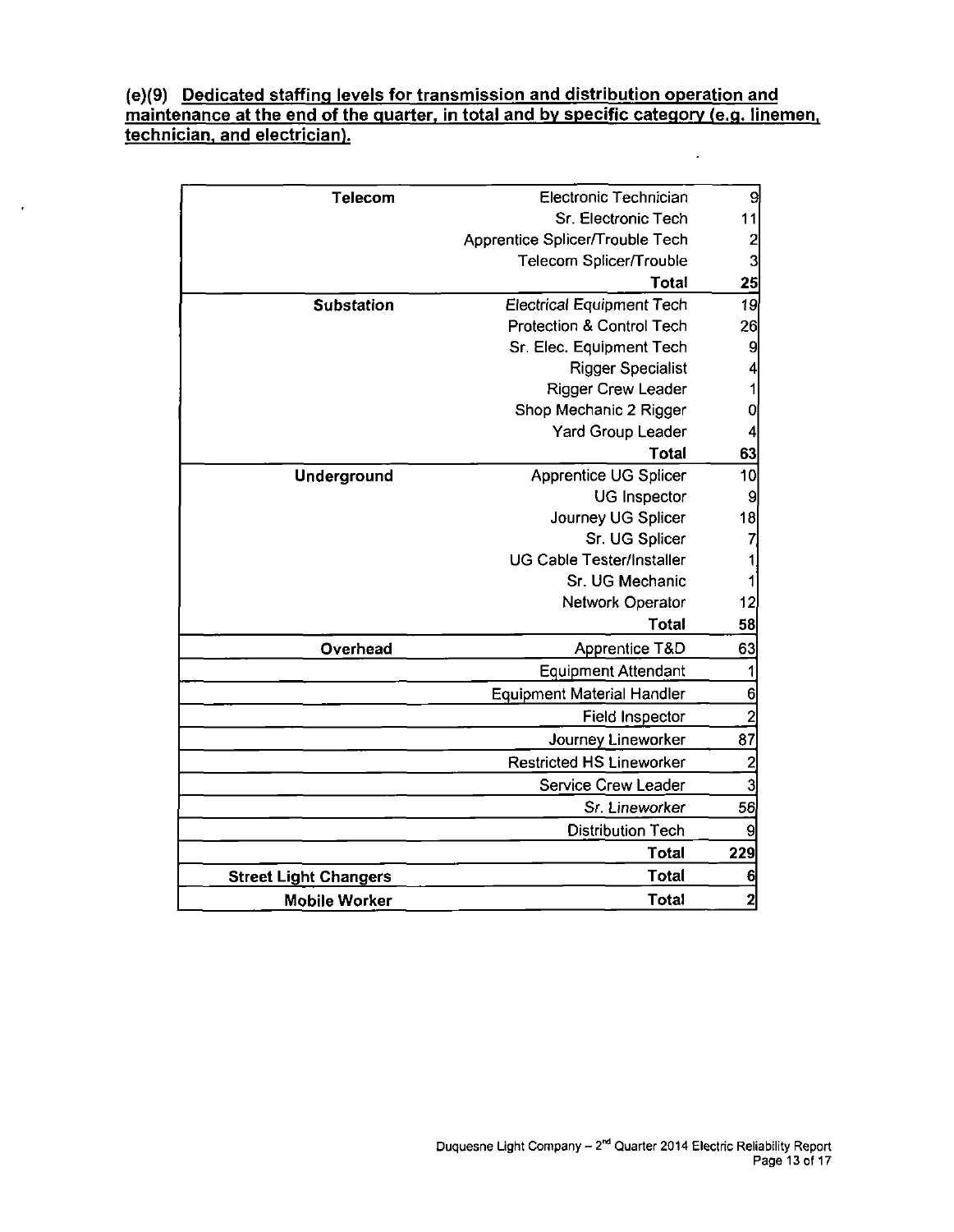### **(e)(9) (Continued)**

 $\sim 10^{-10}$ 

|                                                                 | 0              |
|-----------------------------------------------------------------|----------------|
| General Clerk - Grad                                            | 13             |
| General Technician                                              | 0              |
| <b>GIS Technician</b>                                           | 5              |
| <b>Head File Record Clerk</b>                                   | 1              |
| <b>Survey Instrument</b>                                        | 3              |
| Right of Way Agent A                                            |                |
| Sr. Technician                                                  | 10             |
| <b>T&amp;D Mobile Worker</b>                                    | 8              |
| Technician A                                                    | $\overline{c}$ |
| <b>Technician B</b>                                             | 5              |
| Technician C                                                    | 7              |
| <b>Test Technician, Mobile</b>                                  | 5              |
| Total                                                           | 63             |
| Sr. Technician<br><b>Service Center Technician</b>              | 7              |
| Technician                                                      | 1              |
| Total                                                           | 8              |
| Senior Operator<br><b>Traveling Operator/Troubleshooter</b>     | 30             |
| <b>Traveling Operator</b>                                       | 1              |
| Troubleshooter 1/C                                              | 4              |
| Troubleshooter                                                  | 15             |
| <b>Total</b>                                                    | 50             |
| <b>Total</b><br><b>Load Dispatcher</b>                          | 13             |
| Meter Technician<br><b>Meter Technician</b>                     | 5              |
| Sr. Meter Technician                                            | 22             |
| Total                                                           | 27             |
| <b>Total</b><br><b>Meter Reader</b>                             | 13             |
| Autodialing Operator<br><b>Customer Service Representatives</b> | 9              |
| <b>Customer Service Rep</b>                                     | 82             |
| <b>Customer Service Rep PT</b>                                  | 24             |
| <b>Word Processing Clerk</b>                                    | 1              |
| Sr. Customer Service                                            | 5              |
| Total                                                           | 121            |
| <b>Total</b><br>Admin/Supervisory/Mgmt                          | 409            |
| <b>TOTAL</b>                                                    | 1,087          |

 $\mathcal{L}(\mathbf{A})$  and  $\mathcal{L}(\mathbf{A})$  and  $\mathcal{L}(\mathbf{A})$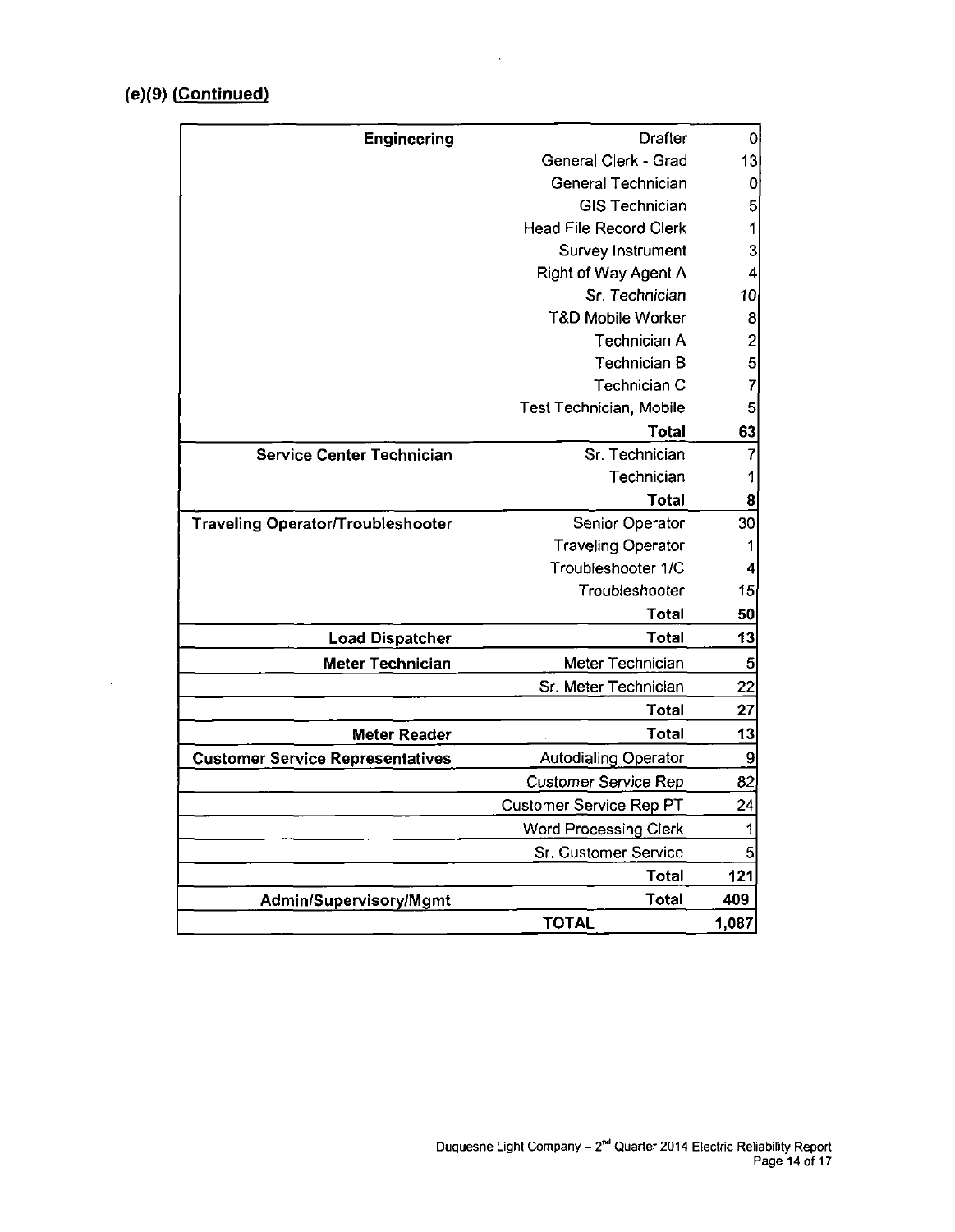#### (e)(10) Quarterly and year-to-date information on contractor hours and dollars for transmission and distribution operation and maintenance.

(Confidential information highlighted)

#### 2nd Quarter 2014

Contractor Dollars: Contractor Hours:

#### YTD 2014

Contractor Dollars: Contractor Hours:

(e){11) Monthly call-out acceptance rate for transmission and distribution maintenance workers presented in terms of both the percentage of accepted call-outs and the amount of time it takes the EDC to obtain the necessary personnel. A brief description of the EDC's call-out procedure should be included when appropriate.

|              | Call-Out Acceptance Rate – 2<br><b>QUATLET ZUTT</b> |                 |       |            |  |  |  |  |  |  |
|--------------|-----------------------------------------------------|-----------------|-------|------------|--|--|--|--|--|--|
| <b>Month</b> | <b>Accepts</b>                                      | <b>Refusals</b> | Total | Percentage |  |  |  |  |  |  |
| April        | 173                                                 | 214             | 387   | 45%        |  |  |  |  |  |  |
| May          | 180                                                 | 231             | 411   | 44%        |  |  |  |  |  |  |
| June         | 248                                                 | 282             | 530   | 47%        |  |  |  |  |  |  |

Call-Out Acceptance Rate – 2<sup>na</sup> Quarter 2014

| Amount of Time it Takes to Obtain the Necessary Personnel $-2^{nd}$ Quarter 2014 |  |
|----------------------------------------------------------------------------------|--|
|----------------------------------------------------------------------------------|--|

| <b>Month</b>    | <b>Total</b><br>Callout<br><b>Events</b> | <b>Necessary</b><br>Personnel<br><b>Accepting</b> | Average<br><b>Minutes:Seconds</b><br>per Callout Event | Average<br><b>Minutes:Seconds</b><br>per Individual called |  |  |  |
|-----------------|------------------------------------------|---------------------------------------------------|--------------------------------------------------------|------------------------------------------------------------|--|--|--|
| <b>April</b>    | 48                                       | 173                                               | 4:18                                                   | 1:19                                                       |  |  |  |
| May             | 60                                       | 180                                               | 5:58                                                   | 1:26                                                       |  |  |  |
| June            | 73                                       | 248                                               | 4:02                                                   | 1:21                                                       |  |  |  |
| $2nd$ Qtr 2014  | 181                                      | 601                                               | 4:42                                                   | 1:22                                                       |  |  |  |
| <b>YTD 2014</b> | 392                                      | 1,122                                             | 4:35                                                   | 1:21                                                       |  |  |  |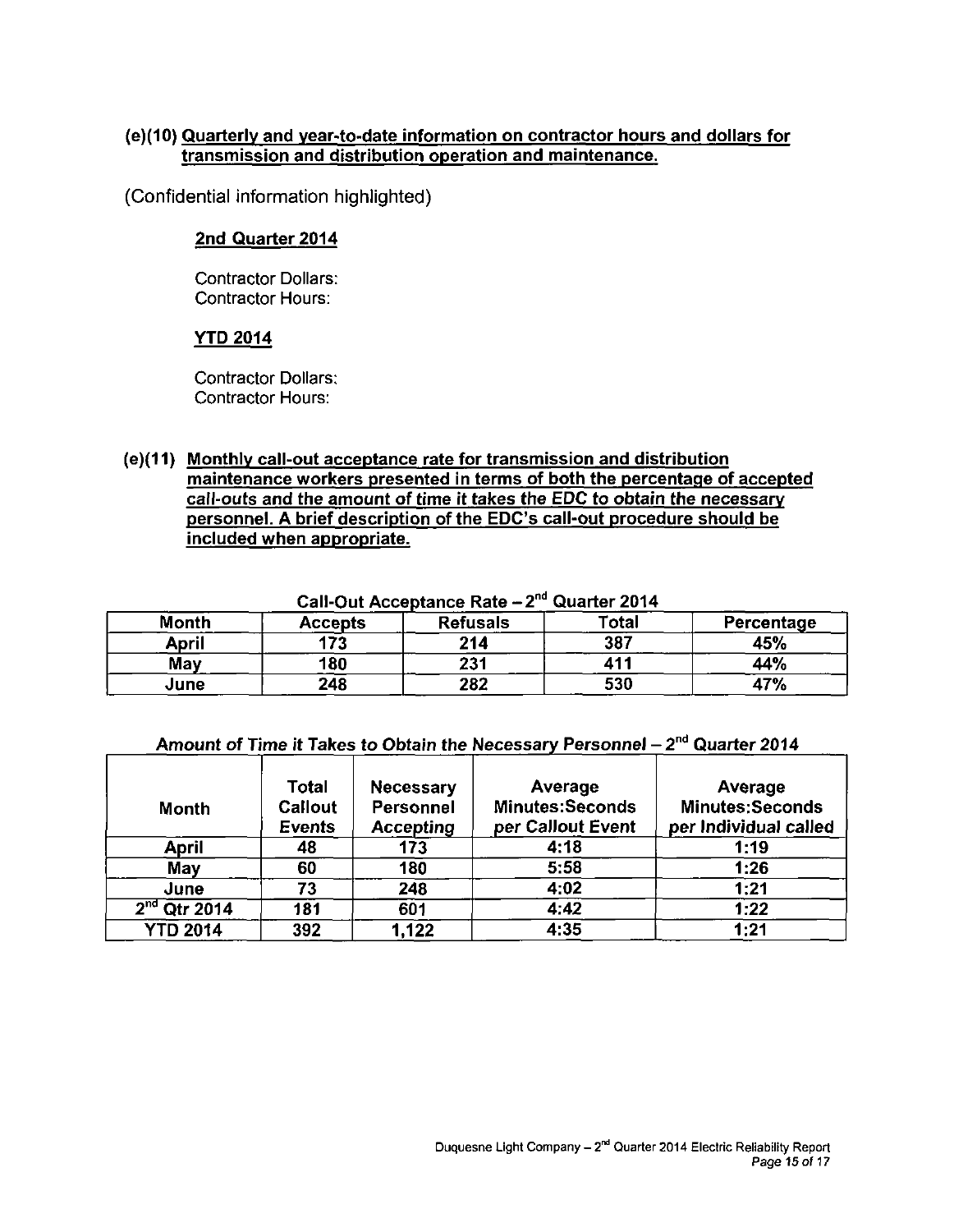#### **ATTACHMENT A**

#### **(e)(3) Rolling 12-month reliability index values (SAIFI, CAIDI. SAIDI, and if available. MAIFI) and other pertinent information such as customers served, number of interruptions, customer minutes interrupted, number of lockouts, and so forth, for the worst performing 5% of the circuits in the svstem.**

| <b>Circuit</b> | Name              | <b>Service</b><br>Center | <b>Device</b>          | Lockouts | <b>Circuit</b><br><b>Connected</b><br><b>KVA</b> | Last<br>Outage | <b>Total Ckt</b><br><b>KVA-Minutes</b> | <b>Total Ckt</b><br><b>KVA</b><br>Interrupted | <b>SAIDI</b> | <b>SAIFI</b> | <b>CAIDI</b> |
|----------------|-------------------|--------------------------|------------------------|----------|--------------------------------------------------|----------------|----------------------------------------|-----------------------------------------------|--------------|--------------|--------------|
| 4237           | <b>West End</b>   | Preble                   | <b>BKR</b>             | 6        | 3,294                                            | 06/06/14       | 1,211,440                              | 19,864                                        | 368          | 6.03         | 61           |
| 23716          | <b>Pine Creek</b> | Edison                   | <b>BKR</b>             | 5        | 30,534                                           | 06/19/14       | 8,562,773                              | 124,058                                       | 280          | 4.06         | 69           |
| 4622           | Ardmore           | Penn Hills               | Loss of<br>Supply      | 5        | 3,641                                            | 05/27/14       | 1,273,983                              | 18,205                                        | 350          | 5.00         | 70           |
| 4852           | Conway            | Raccoon                  | <b>BKR</b>             | 5        | 1,754                                            | 06/12/14       | 1,162,128                              | 12,751                                        | 663          | 7.27         | 91           |
| 23661          | Crescent          | Raccoon                  | <b>BKR</b>             | 4        | 27,415                                           | 06/28/14       | 4.701,898                              | 57,508                                        | 172          | 2.10         | 82           |
| 23701          | North             | Edison                   | <b>BKR</b>             | 4        | 16.740                                           | 04/05/14       | 7,106,180                              | 60.705                                        | 425          | 3.63         | 117          |
| 22869          | Midland-<br>CFry  | Raccoon                  | <b>WR875</b>           | 4        | 37,666                                           | 05/28/14       | 26,109,738                             | 138,653                                       | 693          | 3.68         | 188          |
| 4308           | East End          | Penn Hills               | <b>BKR</b>             | 4        | 2,236                                            | 06/13/14       | 2,579,359                              | 9,067                                         | 1,154        | 4.06         | 284          |
| 23950          | Wilkinsburg       | Penn Hills               | <b>BKR</b>             | 4        | 16.413                                           | 06/08/14       | 4.199,024                              | 102,410                                       | 256          | 6.24         | 41           |
| 23681          | Woodville         | Preble                   | <b>ER198/EA</b><br>259 | 4        | 30 731                                           | 06/11/14       | 5,695,985                              | 48,201                                        | 185          | 1.57         | 118          |
| 23871          | Mt Nebo           | Raccoon                  | <b>WA853</b>           | 4        | 17,687                                           | 06/13/14       | 8,889,842                              | 64 158                                        | 503          | 3.63         | 139          |
| 23640          | Midland           | Raccoon                  | <b>WR595</b>           | 3        | 27,835                                           | 06/24/14       | 7,965,034                              | 62.695                                        | 286          | 2.25         | 127          |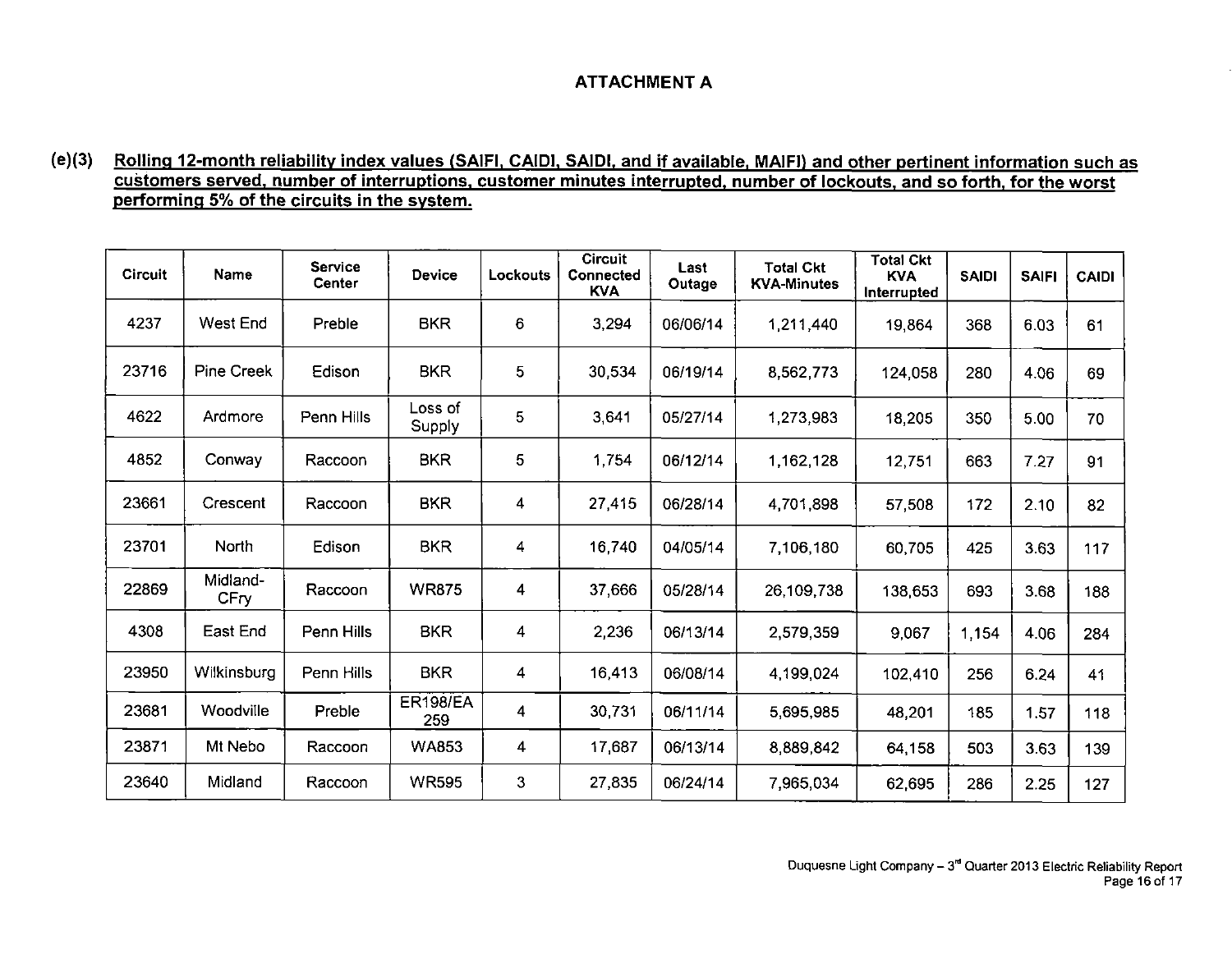| <b>Circuit</b> | Name           | <b>Service</b><br><b>Center</b> | <b>Device</b>     | Lockouts       | <b>Circuit</b><br>Connected<br><b>KVA</b> | Last<br>Outage | <b>Total Ckt</b><br><b>KVA-Minutes</b> | <b>Total Ckt</b><br><b>KVA</b><br>Interrupted | <b>SAIDI</b> | <b>SAIFI</b> | <b>CAIDI</b> |
|----------------|----------------|---------------------------------|-------------------|----------------|-------------------------------------------|----------------|----------------------------------------|-----------------------------------------------|--------------|--------------|--------------|
| 23705          | North          | Edison                          | <b>BKR</b>        | 3              | 26,540                                    | 06/13/14       | 8,001,924                              | 71,383                                        | 302          | 2.69         | 112          |
| 23713          | Pine Creek     | Edison                          | <b>BKR</b>        | 3              | 27,660                                    | 01/27/14       | 11,066,781                             | 72,974                                        | 400          | 2.64         | 152          |
| 4264           | Grant          | Preble                          | <b>BKR</b>        | 3              | 2,278                                     | 03/02/14       | 306,800                                | 6,942                                         | 135          | 3,05         | 44           |
| 4639           | Monroeville    | Penn Hills                      | <b>BKR</b>        | 3              | 4,376                                     | 06/28/13       | 446,100                                | 9,552                                         | 102          | 2.18         | 47           |
| 4066           | Schenley       | Penn Hills                      | <b>BKR</b>        | 3              | 3,465                                     | 05/28/14       | 1,033,916                              | 10,522                                        | 298          | 3.04         | 98           |
| 4154           | Long           | Penn Hills                      | Loss of<br>Supply | 3              | 3,690                                     | 05/27/14       | 4,224,985                              | 11,605                                        | 1,145        | 3.14         | 364          |
| 4155           | Long           | Penn Hills                      | Loss of<br>Supply | 3              | 4,172                                     | 05/27/14       | 4,005,396                              | 12,288                                        | 960          | 2.95         | 326          |
| 4517           | Sandy<br>Creek | Penn Hills                      | <b>BKR</b>        | $\overline{2}$ | 5,556                                     | 09/09/13       | 3,157,112                              | 22,469                                        | 568          | 4.04         | 141          |
| 23691          | <b>B.I.</b>    | Preble                          | EA265+<br>EA309   | $2 + 2$        | 20,694                                    | 06/11/14       | 13,737,656                             | 39,190                                        | 664          | 1.89         | 351          |

 $\sim 10^{-1}$